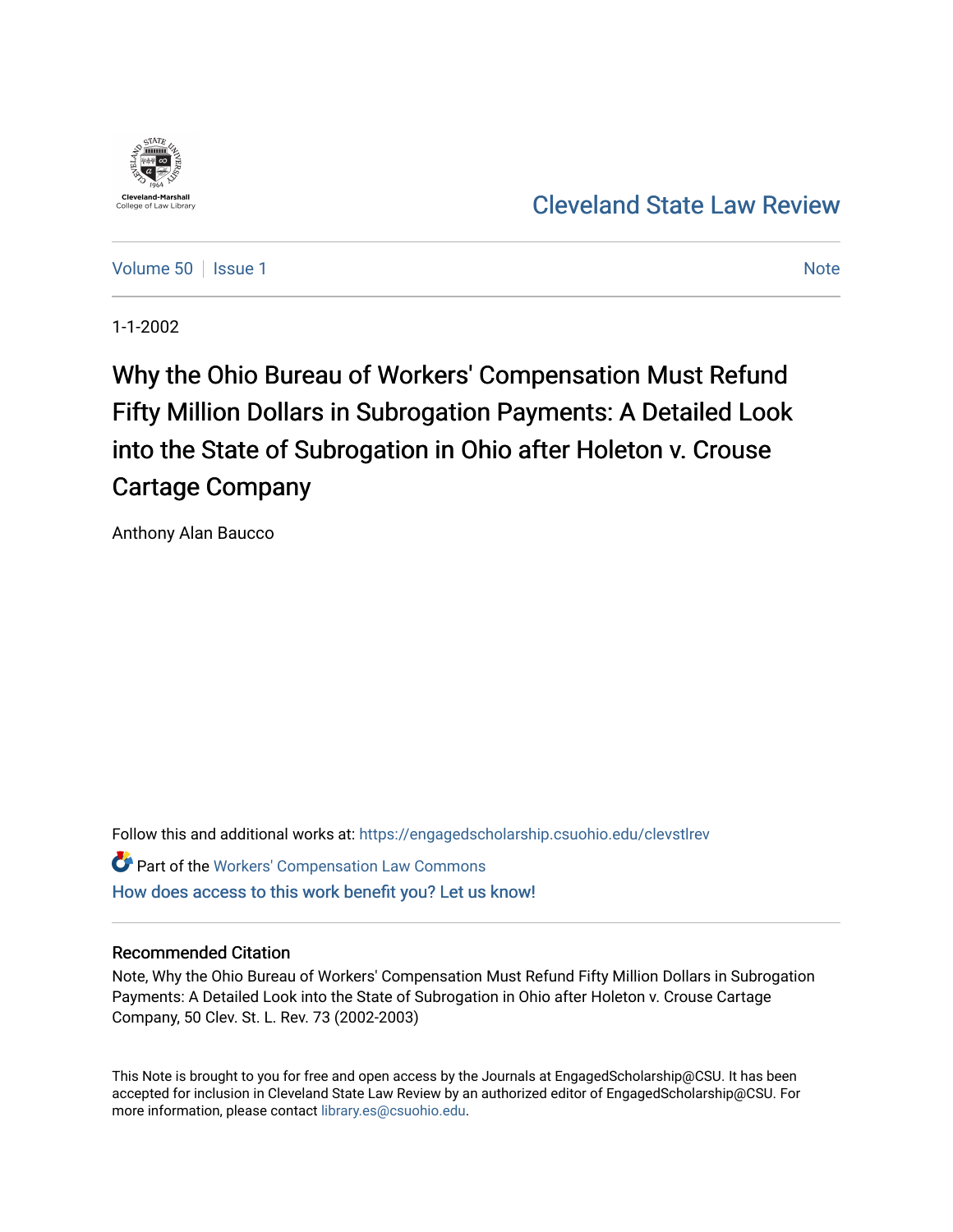# WHY THE OHIO BUREAU OF WORKERS' COMPENSATION MUST REFUND FIFTY MILLION DOLLARS IN SUBROGATION PAYMENTS: A DETAILED LOOK INTO THE STATE OF SUBROGATION IN OHIO AFTER HOLETON V. CROUSE CARTAGE COMPANY

| I.   |                                                                           |    |  |
|------|---------------------------------------------------------------------------|----|--|
| Π.   | THE HISTORY OF WORKERS' COMPENSATION                                      |    |  |
|      |                                                                           |    |  |
|      | A.                                                                        |    |  |
|      | The 1993 Ohio Workers' Compensation<br>B <sub>1</sub>                     |    |  |
|      |                                                                           |    |  |
|      | The 1995 Ohio Workers' Compensation<br>$\mathcal{C}$ .                    |    |  |
|      |                                                                           |    |  |
| III. | THE SUPREME COURT OF OHIO'S DECISION IN                                   |    |  |
|      |                                                                           |    |  |
|      | А.<br>The Facts in Holeton v. Crouse Cartage                              |    |  |
|      |                                                                           |    |  |
|      | Attacking the Concept of Subrogation 80<br>В.                             |    |  |
|      | $\overline{C}$ .<br>Estimated Future Values of Compensation and           |    |  |
|      |                                                                           |    |  |
|      | Distinguishing Between Settlements and<br>D.                              |    |  |
|      |                                                                           |    |  |
|      | One Final Statement by the Supreme Court of<br>E.                         |    |  |
|      |                                                                           | 83 |  |
| IV.  | COMPETING VIEWS ON SUBROGATION RIGHTS IN OHIO:                            |    |  |
|      |                                                                           |    |  |
|      | THE HOLETON DISSENT AND THE BUREAU'S MOTION                               |    |  |
|      |                                                                           |    |  |
|      | А.                                                                        |    |  |
|      | The Bureau's Motion for Reconsideration's<br>$B_{\cdot}$                  |    |  |
|      |                                                                           |    |  |
|      | $C_{\cdot}$                                                               |    |  |
|      | Examination of the Bureau's Motion for<br>D.                              |    |  |
|      |                                                                           |    |  |
| V.   | IN THE AFTERMATH OF HOLETON: IS THE FORMER                                |    |  |
|      |                                                                           |    |  |
|      | The Argument for Revival of the 1993 Subrogation<br>A.                    |    |  |
|      |                                                                           |    |  |
|      | The Constitutional Argument Against Revival  90<br>В.<br>$\overline{C}$ . |    |  |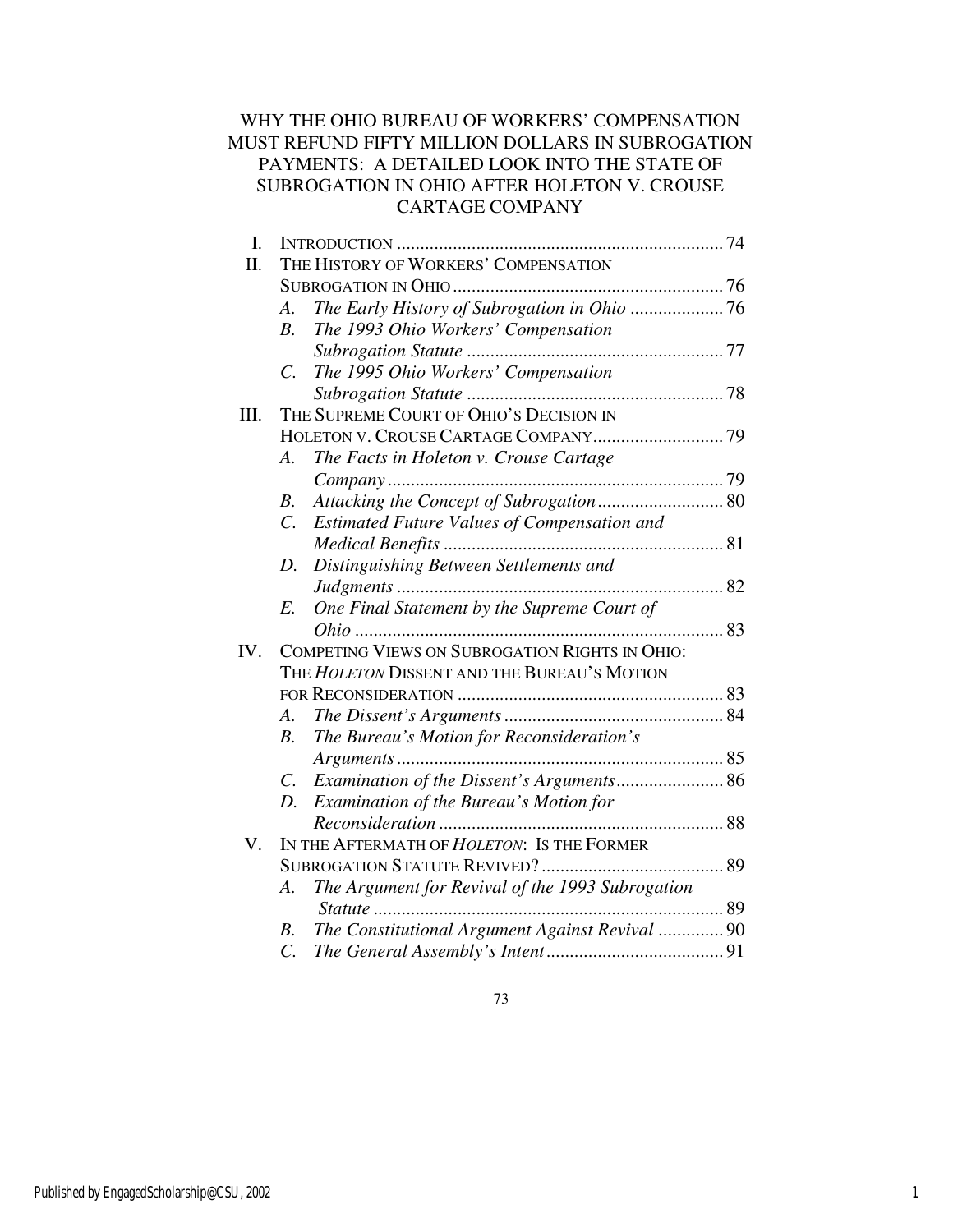|  | D. The Unconstitutionality of the 1993 Subrogation<br>VI. THE FINAL STEPS: REFUND OF SUBROGATION<br>PAYMENTS AND A NEW SUBROGATION STATUTE  93<br>A. The Bureau's Position on Refund of Subrogation |
|--|-----------------------------------------------------------------------------------------------------------------------------------------------------------------------------------------------------|

#### I. INTRODUCTION

*The law is for the protection of the weak more than the strong.*<sup>1</sup> *Bad laws are the worst sort of tyranny.*<sup>2</sup>

A recent decision by the Supreme Court of Ohio focuses a great deal of attention on Ohio's workers' compensation subrogation statute.<sup>3</sup> On June 27, 2001, the Supreme Court of Ohio issued a split decision in *Holeton v. Crouse Cartage Company*, 4 which declared Ohio Revised Code section 4123.931 unconstitutional in its present form. Under Ohio Revised Code section 4123.931, statutory subrogees<sup>5</sup> were granted extremely broad rights to recover amounts of compensation and benefits paid to a claimant when that claimant was injured as a result of third-party negligence.<sup>6</sup> The statutory subrogee was given the automatic right to recover from any settlement or judgment that the injured employee received from the third-party tortfeasor to satisfy the amount of compensation and benefits paid out in a particular claim. 7

The majority in *Holeton* criticized the specific provision in § 4123.931(A) that allowed a statutory subrogee to recover an amount equal to the estimated future

 ${}^{2}$ Edmund Burke, (1780).

j

 $3$ OHIO REV. CODE ANN. § 4123.931 (Anderson 2001).

<sup>4</sup>Holeton v. Crouse Cartage Co., 748 N.E.2d 1111 (Ohio 2001).

5 *See* OHIO REV. CODE ANN. § 4123.93(B) (Anderson 2001) ("'statutory subrogee' means the administrator of the Bureau of Workers Compensation, a self-insuring employer, or an employer that contracts for the direct payment of medical services pursuant to division (L) of section 4121.44 of the Revised Code.")

6 PHILIP J. FULTON, OHIO WORKERS' COMPENSATION LAW § 14.25 (2d ed. 1998).

<sup>7</sup>Denlinger, Rosenthal & Greenberg, LPA, *Workers' Compensation Subrogation Statute Ruled Unconstitutional*, Volume 12, Issue 4, OHIO EMPLOYMENT LAW LETTER (August 2001) at 4 [hereinafter Denlinger] (stating that the statutory subrogees "were entitled to receive an amount equal to past payments of compensation and medical benefits as well as estimated future compensation and medical costs.") *Id.*

<sup>&</sup>lt;sup>1</sup>Sir William Erle, English Jurist; Chief Justice, (1850).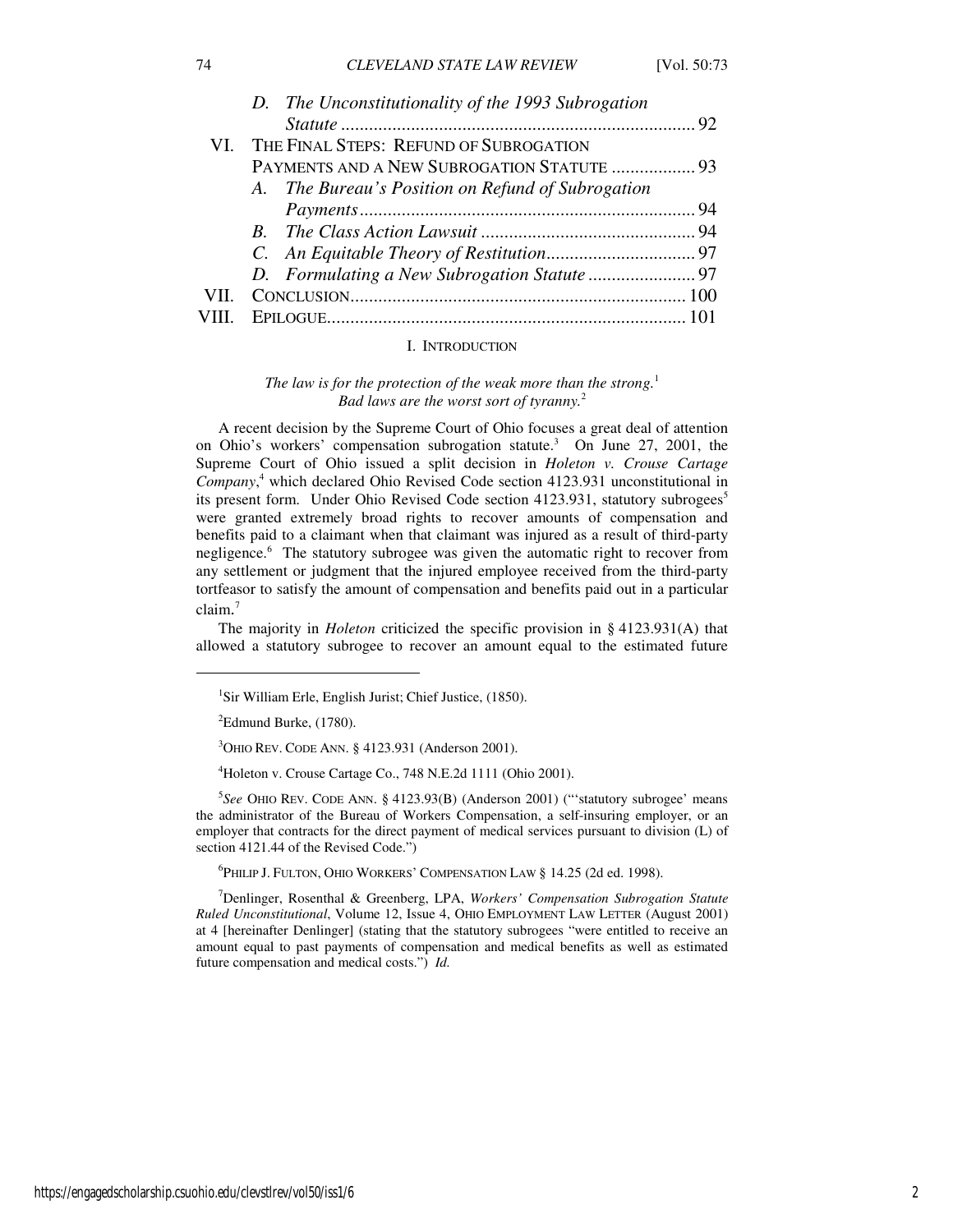workers' compensation costs.<sup>8</sup> Thus, the court held that this provision in section 4123.931 amounted to an unconstitutional taking of the employee's property and a violation of due process.<sup>9</sup> Additionally, the majority criticized section 4123.931's differing treatment of settlements and judgments after trial.<sup>10</sup> The court decided that this differing treatment amounted to an unconstitutional taking, a violation of due process, and a denial of equal protection rights by distinguishing between injured workers who actually try their tort claims and those who settle their tort claims out of court.<sup>11</sup> As a result of the *Holeton* decision, subrogation rights in Ohio are surrounded by confusion, uncertainty, and disagreement.

This Note begins by examining the complex history behind workers' compensation subrogation rights in the state of Ohio. This historical timeline flows from the period when statutory subrogation was non-existent in Ohio, to the first version of a subrogation statute in 1993, and finally to the broadened and revised statute in 1995. A detailed examination of the Supreme Court of Ohio's decision in *Holeton v. Crouse Cartage Company* follows the historical overview and focuses on the unconstitutionality of Ohio Revised Code section 4123.931. Additionally, the popular competing views gleaned from both the dissent in *Holeton* and the Bureau of Workers' Compensation's Motion for Reconsideration are discussed to demonstrate the wide scope of disagreement this decision has created in Ohio. In portraying both sides of the various subrogation arguments, this note asserts that the decision reached in *Holeton* was correct.

Having set the stage, the discussion turns to the various controversies the *Holeton* decision has generated in Ohio and those it will generate in the future. This discussion focuses on whether the temporary revival of the 1993 subrogation statute<sup>12</sup> is an appropriate course of action. Additionally, the possible refund of all subrogation payments received by the Bureau as a result of the improper and unconstitutional application of the 1995 statute is also discussed. Finally, this Note provides insight as to what the General Assembly should consider while drafting a new subrogation statute. This Note asserts that the 1993 statute should not be considered revived, and that the Bureau of Workers' Compensation should be enjoined from asserting any subrogation rights under the 1995 statute. Therefore, the refund of all subrogation payments unconstitutionally received by the Bureau of Workers' Compensation through section 4123.931 is warranted.

This Note concludes that once the Bureau of Workers' Compensation has repaid that which it has improperly and unconstitutionally taken from injured employees in the state of Ohio, the General Assembly should pass a new statute that achieves the statutory purpose of subrogation, is fair to the injured employee, and reflects on the employee's constitutional rights.

#### 8 *Id.*

 $\overline{a}$ 

<sup>10</sup>Denlinger, *supra* note 7, at 4.

<sup>11</sup>*Id. See also Holeton*, 748 N.E.2d at 1127 (holding that Ohio Revised Code § 4123.931 violated the Equal Protection Clause of Article I, section 2 of the Ohio Constitution).

<sup>12</sup>OHIO REV. CODE ANN. § 4123.93 (repealed 1995) (reenacted as a definitional statute in House Bill 278).

<sup>9</sup> *Id. See also Holeton,* 748 N.E.2d at 1125 (holding that Ohio Revised Code § 4123.931 violated Article I, sections 16 and 19 of the Ohio Constitution).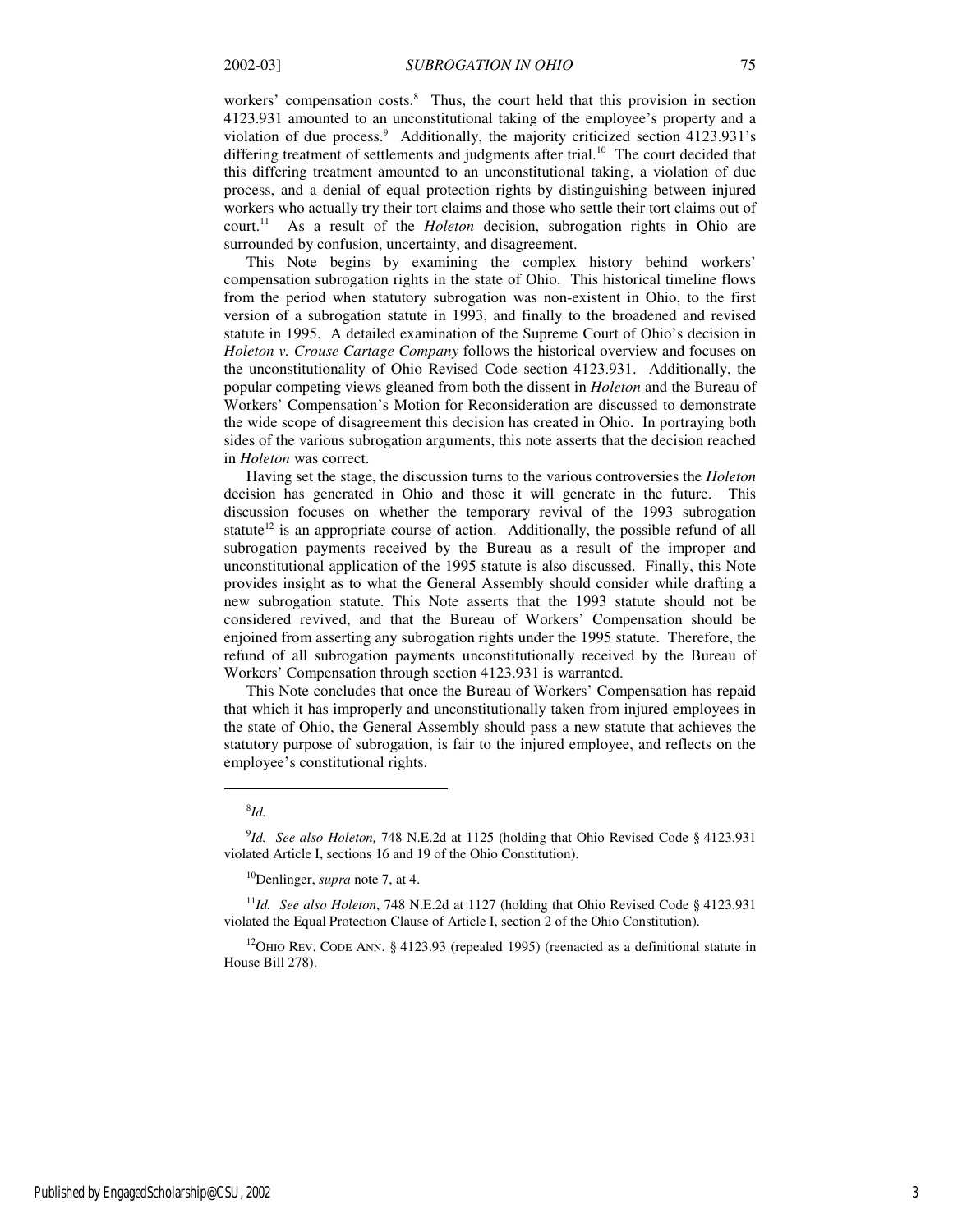#### II. THE HISTORY OF WORKERS' COMPENSATION SUBROGATION IN OHIO

The state of Ohio has never had the benefit of a strong workers' compensation subrogation statute that conferred legitimate subrogation rights. Before 1993, there were no workers' compensation subrogation rights under Ohio statutory law.<sup>13</sup> In 1993, the General Assembly made its first attempt at a subrogation statute, which resulted in extremely limited enforcement success.<sup>14</sup> In response, the General Assembly adopted a revised 1995 subrogation statute.<sup>15</sup> This statute has been operating unconstitutionally since its inception.<sup>16</sup> Presently, the state of Ohio is refusing to refund the millions of dollars wrongfully taken from the injured workers of Ohio under the 1995 unconstitutional statute.

#### *A. The Early History of Subrogation in Ohio*

A basic right of subrogation involves "the substitution of one person in place of another with reference to a lawful claim, demand or right."<sup>17</sup> A right of subrogation in the workers' compensation context was created to prevent an employee from receiving a double recovery: recovery from the Bureau of Workers' Compensation and from the third-party tortfeasor.<sup>18</sup> Initially, however, there was no statutory provision regarding subrogation in Ohio law that allowed the Bureau of Workers' Compensation [hereinafter the Bureau] or a self-insured employer to recover the compensation and benefits paid to an employee when that employee was injured by a third-party.<sup>19</sup> This is apparent in *Truscon Steel Co. v. Trumbell Cliffs Furnace Co.*, 20 which held that an employer could not recover any sum to reimburse any amount paid in workers' compensation benefits, regardless of whether their employee's injury resulted from the negligence of a third party. $21$ 

Due to the absence of an Ohio statute that would effectively subrogate the employer to the employee's claim against the third party regarding workers' compensation benefits received by the employee, early court decisions formulated exceptions to the harsh rule enumerated in *Truscon*.<sup>22</sup> For example, in 1949, in

<sup>16</sup>*See infra* text accompanying note 60.

<sup>17</sup>FULTON, *supra* note 6.

<sup>18</sup>Denlinger, *supra* note 7, at 4 ("The most common subrogation claims involve motor vehicle accidents, but they may also involve product liability claims, animal bites, medical malpractice, or any other situation in which an employee receives workers' compensation benefits because of injuries caused by a third party.").

<sup>19</sup>W. Craig Bashein & Paul W. Flowers, Assessing the Impact of Holeton, at 3 (Aug. 9, 2001) (unpublished) (citing Truscon Steel Co. v. Trumbell Cliffs Furnace Co., 166 N.E. 368 (Ohio 1929)).

<sup>20</sup>166 N.E. 368 (Ohio 1929).

 $^{21}$ *Id.* at 398-99.

<sup>22</sup>*See* Bashein, *supra* note 19, at 4 (citing Ledex, Inc. v. Heatbath Corp., 461 N.E.2d 1299 (Ohio 1984)).

1

<sup>13</sup>*See infra* text accompanying note 19.

<sup>&</sup>lt;sup>14</sup>See infra text accompanying notes 34, 35.

<sup>15</sup>*See infra* text accompanying notes 40, 41.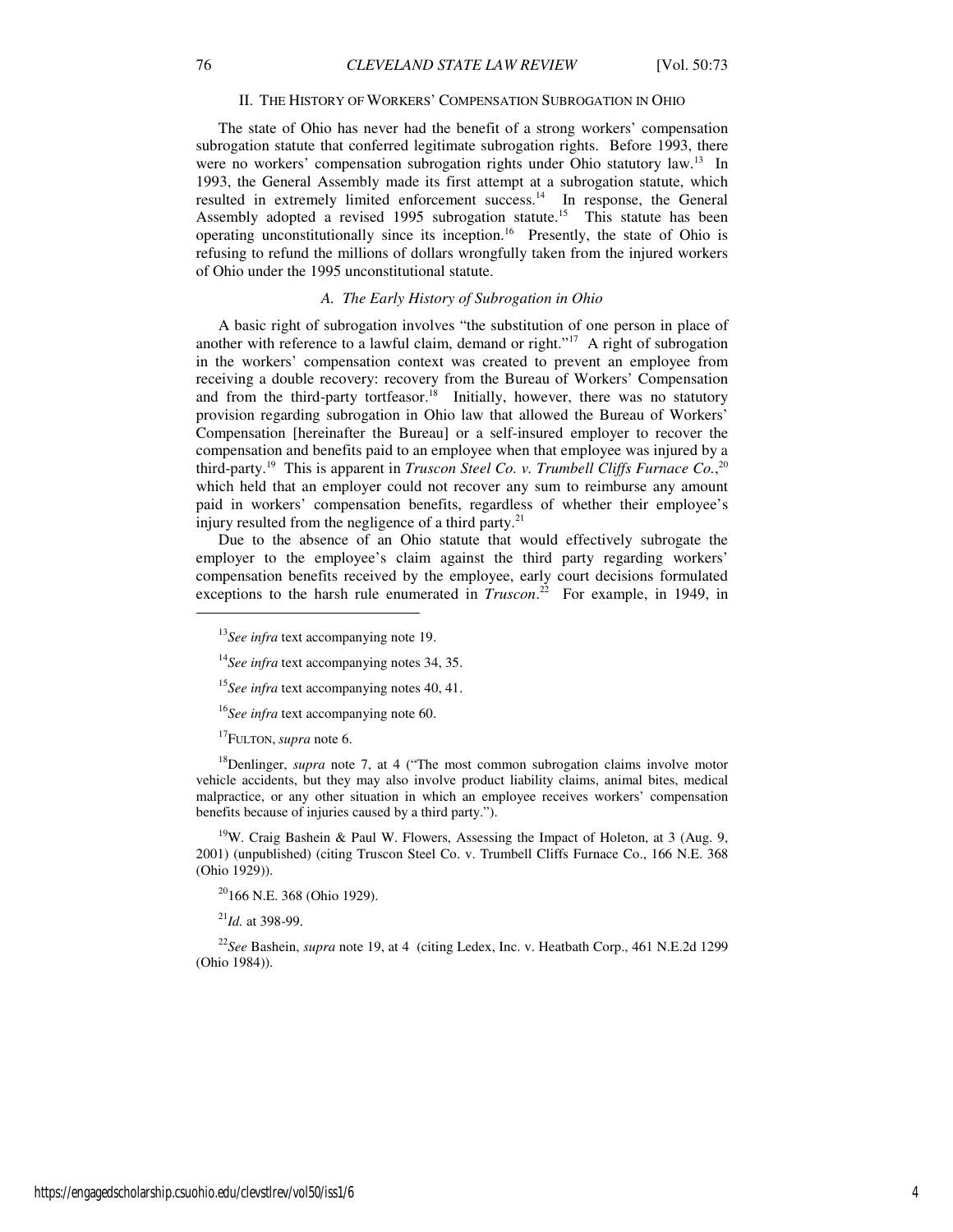*Midvale Coal Company v. Cardox Corporation*, <sup>23</sup> the court held that when the third party tortfeasor's negligence breached an agreement with the employer, the employer was permitted to recover compensation and benefits paid from the actual wrongdoer through a cause of action that was separate and distinct from the employee's tort claim.<sup>24</sup> The injured employee was *still* permitted a double recovery from both the Bureau and the third-party tortfeasor, regardless of the employer's separate recovery.<sup>25</sup>

This exception to the rule lasted until 1963, when the *Midvale* decision was overruled by *Fischer Construction Company v. Stroud*, <sup>26</sup> which reaffirmed *Truscon*  and held that no subrogation rights existed, and there were no tolerated exceptions. $27$ Subrogation rights, or the lack thereof, existed in this manner until 1984, when the court in *Ledex, Inc. v. Heatbath Corp.*<sup>28</sup> reinstated the *Midvale* decision.<sup>29</sup> The *Midvale* standard regarding subrogation rights in Ohio remained until 1993, when the General Assembly made its first attempt at creating a statutory right of subrogation.

#### *B. The 1993 Ohio Workers' Compensation Subrogation Statute*

Effective October 20, 1993, the Bureau and self-insured employers obtained limited subrogation rights, when the Ohio General Assembly adopted House Bill 107.<sup>30</sup> House Bill 107 enacted Ohio Revised Code section 4123.93,<sup>31</sup> which provided "a right of subrogation in favor of the Bureau of Workers' Compensation and self-insuring employers for amounts of compensation and benefits paid in connection with workers' compensation claims which result from third-party negligence."<sup>32</sup> Money collected under this new subrogation statute directly benefited self-insured employers, whereas money collected by the Bureau benefited the state fund, thereby, lowering the premium rates for the employer.<sup>33</sup>

The statute, however, only created a right of subrogation for some types of recoveries obtained by injured employees.<sup>34</sup> Due to the statute's poor drafting and

<sup>24</sup>*Id.* at 451.

<sup>25</sup>*Id.*

 $\overline{a}$ 

<sup>26</sup>175 Oho St. 31 (Ohio 1963).

<sup>27</sup>*Id.* at 34.

<sup>28</sup>461 N.E.2d 1299 (Ohio 1984).

<sup>29</sup>*See* Bashein, *supra* note 19, at 5 (citing Ledex, Inc.). According to Bashein and Flowers, "[a]s a result [of the Ledex decision], the only recovery available to an employer whose employee was injured by a third party was a claim for the increased workers' compensation premiums suffered as a result." Bashein, *supra* note 19, at 4.

<sup>30</sup>*See* Bashein, *supra* note 19, at 4.

 $31$ OHIO REV. CODE ANN. § 4123.93 (repealed 1995) (reenacted as a definitional statute in House Bill 278).

<sup>32</sup>FULTON, *supra* note 6.

<sup>33</sup>Denlinger, *supra* note 7, at 4.

<sup>34</sup>Bashein, *supra* note 19, at 6.

<sup>23</sup>89 N.E.2d 673 (Ohio 1949).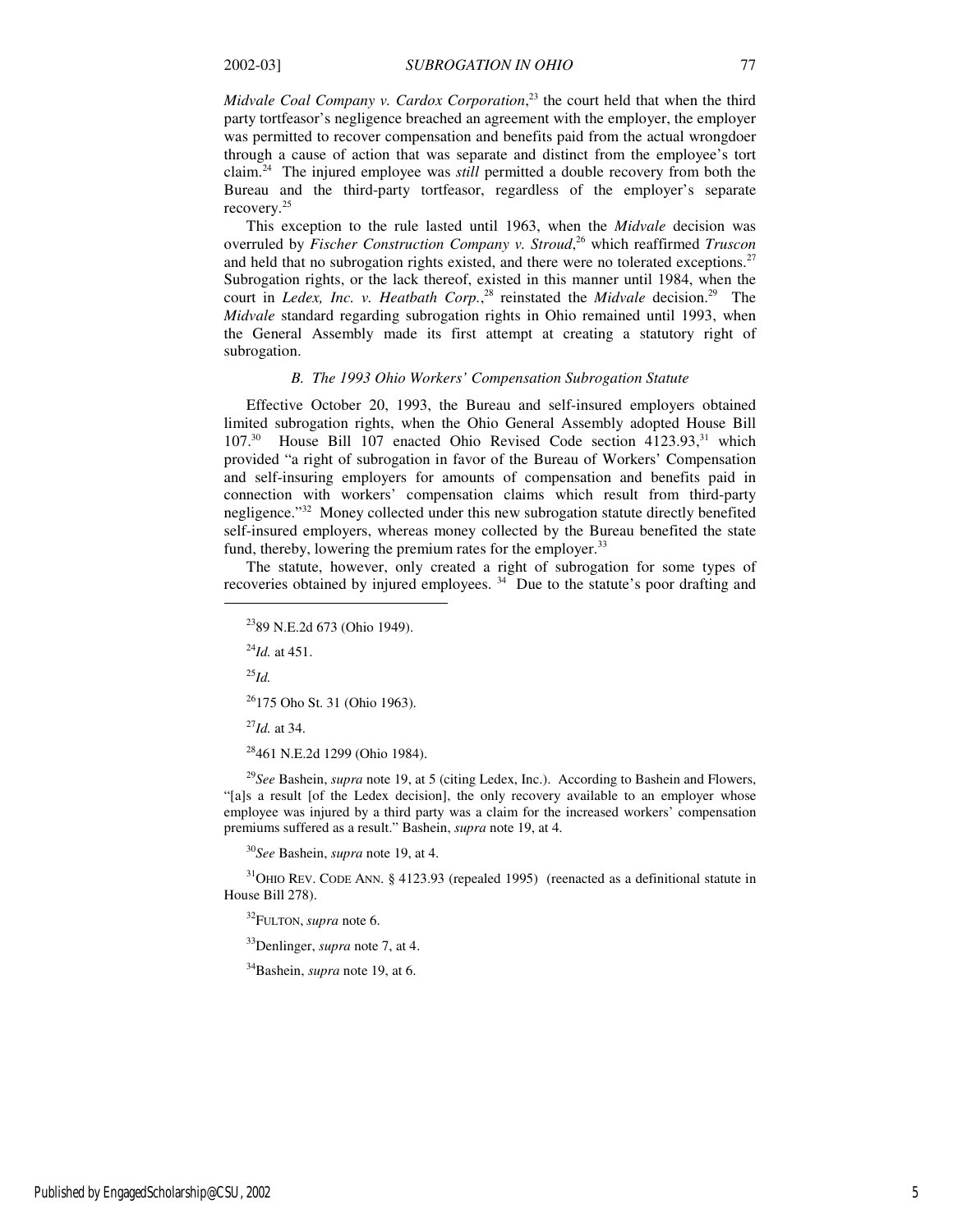limited enforcement success, the statute was ineffective in the collection of subrogation funds. $35$  For example, Ohio courts decided that the 1993 subrogation statute did not apply to out of court settlements, $36$  to recoveries received from the injured employee's own motorist insurance policy, $37$  to wrongful death actions,  $38$  and to the employee's reasonable attorney fees and court costs that exceeded the workers' compensation benefits paid.<sup>39</sup>

Due to the 1993 statute's poor drafting and extremely limited success, the Bureau's law department assisted the Ohio General Assembly in drafting a new subrogation statute that would give the Bureau and self-insured employers stronger and broader subrogation rights.<sup>40</sup>

### *C. The 1995 Ohio Workers' Compensation Subrogation Statute*

Effective September 29, 1995, as part of House Bill 278, the Ohio Legislature repealed and reenacted Ohio Revised Code section 4123.93 as a definitional statute, and renumbered the revised subrogation statute as section  $4123.931$ .<sup>41</sup> The newly revised statute created a right of subrogation to benefit a statutory subrogee, defined as "the administrator of the Bureau of Workers' Compensation, a self-insuring employer, or an employer that contracts for the direct payment of medical services through approved health care program." $42$  The statutory subrogees were given the automatic right to recover any settlement or judgment that the injured claimant was able to receive from the negligent third party, in virtually any type of situation imaginable, regardless of whether litigation was filed in court.<sup>43</sup> Additionally, they were entitled to receive an amount equal to "past payments of compensation and medical benefits and estimated future values of compensation and medical benefits."<sup>44</sup>

The other major controversial provision of the 1995 statute was that the entire amount of any settlement or compromise received by an injured employee was subject to the subrogation rights of a statutory subrogee, regardless of how the

1

<sup>38</sup>*Id.* (citing Sallach v. United Airlines, Inc., 698 N.E.2d 1065 (Ohio 1997)).

<sup>39</sup>Bashein, *supra* note 19, at 7 (citing State v. Swanger, No. 9-99-14, 1999 WL 692464 (Ohio Ct. App. 3rd Dist. Aug. 3, 1999)).

<sup>40</sup>FULTON, *supra* note 6.

<sup>41</sup>Rhonda Gail Davis, The Aftermath of Holeton v. Crouse Cartage Company: The Status of Workers Compensation Subrogation, at 2. (Aug. 9, 2001) (unpublished).

<sup>42</sup>FULTON, *supra* note 6 (citing OHIO REV. CODE ANN. § 4123.93 (B)).

<sup>43</sup>Denlinger, *supra* note 7, at 4; *see also* OHIO REV. CODE ANN. § 4123.931(A) (Anderson 2001).

<sup>44</sup>OHIO REV. CODE ANN. § 4123.931(A) (Anderson 2001).

<sup>35</sup>*Id.*

<sup>36</sup>*Id.* (citing Gregory v. Ohio Bureau of Workers' Compensation, 686 N.E.2d 347 (Ohio 1996)).

<sup>37</sup>*Id.* (citing Schultz v. Yellow Freight Syst., No. 96APE03-382, 1996 WL 729867 (Ohio Ct. App. 10th Dist. Dec. 17, 1996)).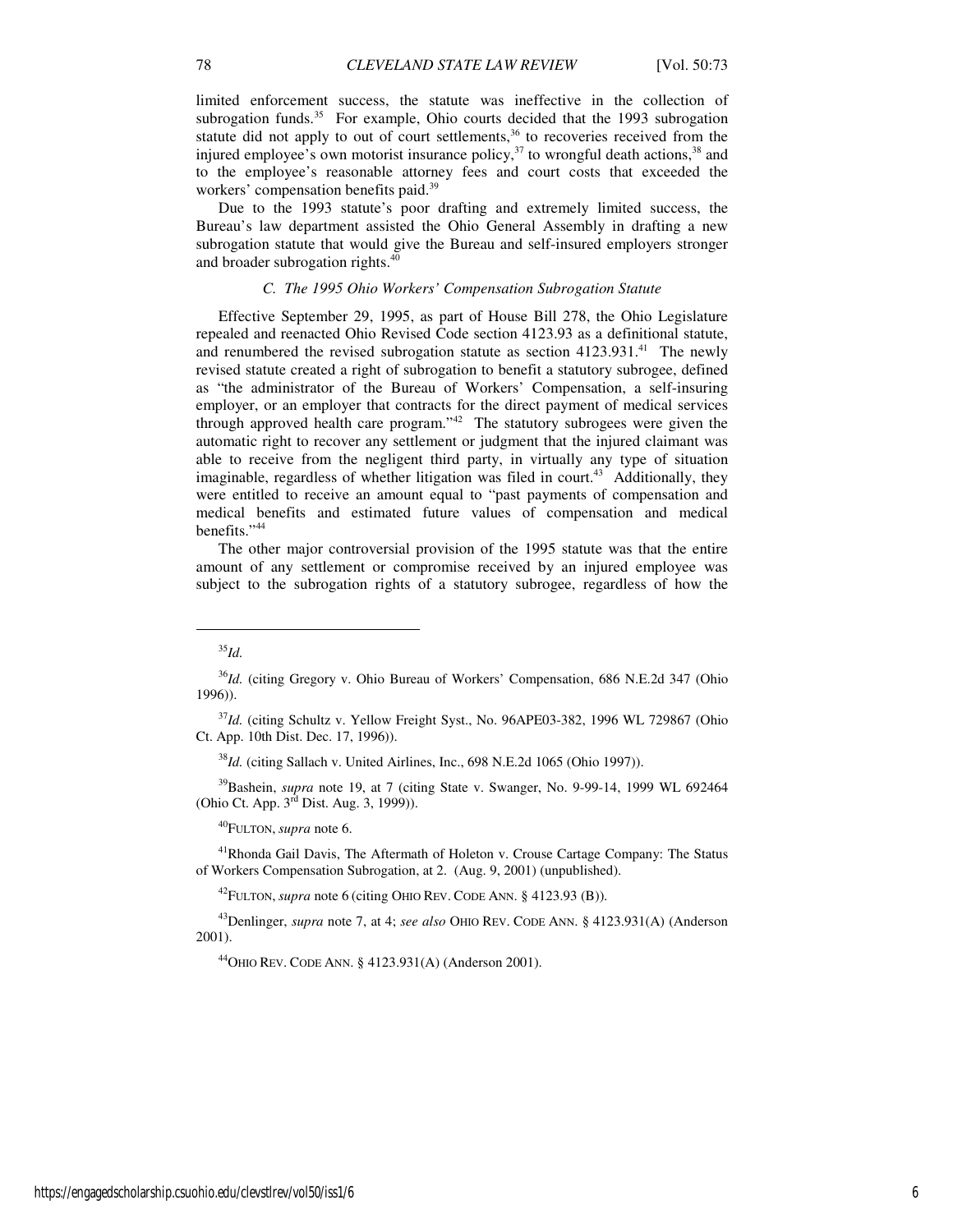settlement was characterized.<sup>45</sup> In addition, any designation of funds to avoid this specific section was void, unless special jury interrogatories were used to designate the different types of damages.<sup>46</sup>

Subrogation under the new section 4123.931 worked fairly well for the Bureau and employers alike from 1995 through 2001. In many instances, however, the broad scope of the statute did not work to the benefit of the injured worker.<sup>47</sup> This broad and lopsided effect of section 4123.931 prompted numerous attacks on the statute's constitutionality under Ohio law<sup>48</sup> that paved the way for an injured employee, his attorneys, and the Ohio Academy of Trial Lawyers to challenge Ohio's workers' compensation subrogation statute as unconstitutional in *Holeton v. Crouse Cartage Company*.

# III. THE SUPREME COURT OF OHIO'S DECISION IN *HOLETON V. CROUSE CARTAGE COMPANY*

The Supreme Court of Ohio's decision in *Holeton v. Crouse Cartage Company*  was a critical first step in correcting the unjust impact that the 1995 subrogation statute had on the injured workers of Ohio. *Holeton* has effectively paved the way for strong arguments in favor of refunding the millions of dollars that were impermissibly taken under the unconstitutional statute. Therefore, injured workers who have been forced to pay exorbitant amounts of money to the state under the 1995 subrogation statute may now have some legitimate relief in sight.

Contained in this section is a brief discussion of the pertinent facts behind *Holton v. Crouse Cargtage Company*, and a detailed explanation of the Supreme Court of Ohio's decision in the matter. In ruling Ohio's workers' compensation subrogation statute unconstitutional, the court began by noting that the concept of subrogation was valid.<sup>49</sup> However, the court found that parts of sections  $4123.931(A)$  and 4123.931(D) of the statute directly interfered with a claimant's constitutional rights.<sup>50</sup> The majority's decision as to the unconstitutionality of the subrogation statute is discussed below.

#### *A. The Facts in Holeton v. Crouse Cartage Company*

On June 18, 1998, plaintiff Rick Holeton was injured in the course and scope of his employment with Harper Structures.<sup>51</sup> At the time of his accident, Mr. Holeton worked as part of a construction crew in the process of building an overpass across the Ohio Turnpike.<sup>52</sup> A truck, owned and operated by defendants James Parr and

<sup>48</sup>*Id.* 

 $\overline{a}$ 

<sup>49</sup>*See infra* text accompanying notes 62, 63.

<sup>50</sup>*See infra* text accompanying notes 67, 73.

<sup>51</sup>*Holeton*, 748 N.E.2d at 1113.

<sup>52</sup>*Id.*

<sup>45</sup>FULTON, *supra* note 6.

<sup>46</sup>*Id.* (citing OHIO REV. CODE ANN. § 4123.93 (D)). This provision of section 4123.931 thereby differentiated between a claimant who takes his or her claim to court, and a claimant who decides to settle out of court.

<sup>47</sup>*Bashein*, *supra* note 19, at 5-7.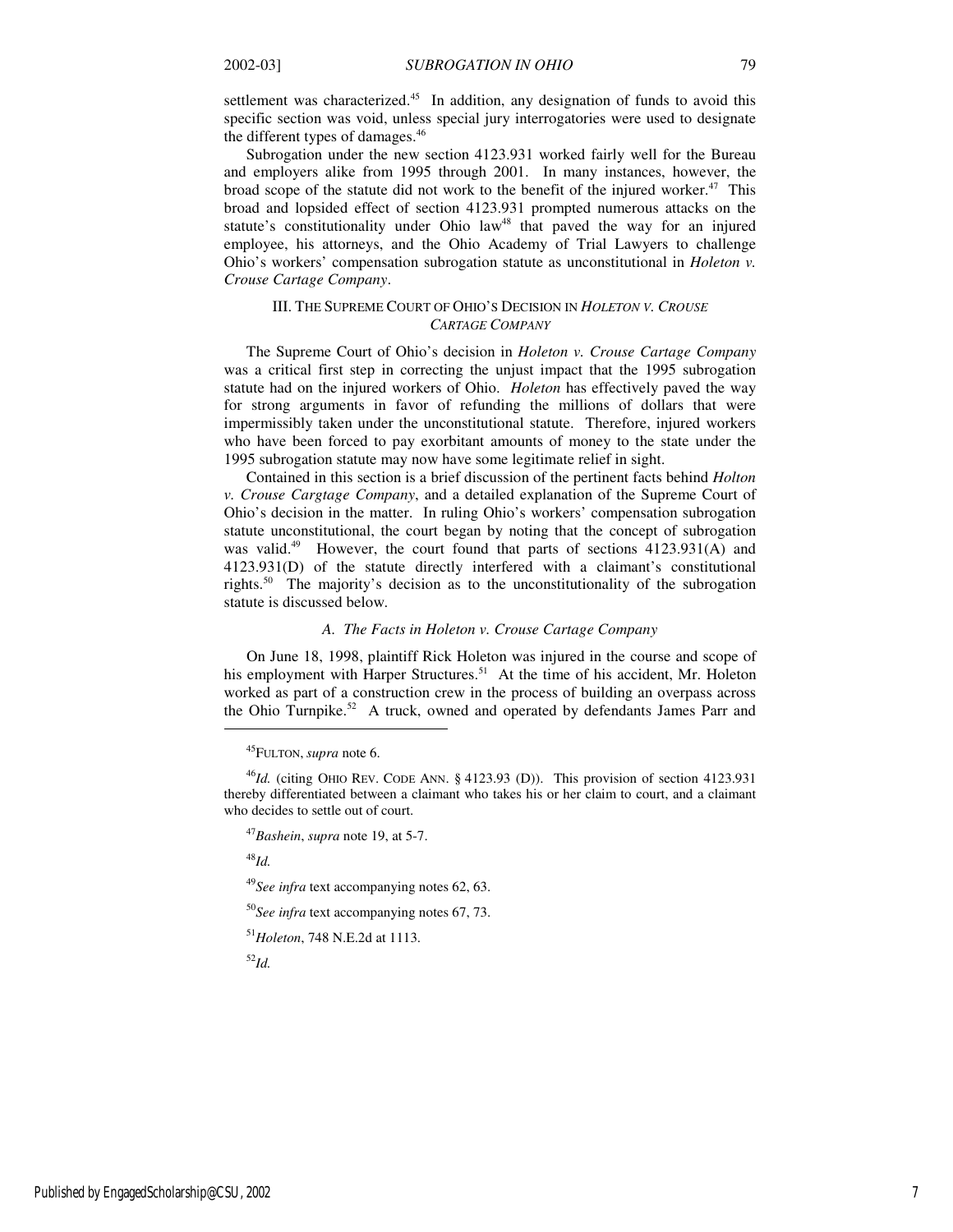Crouse Cartage Company, struck the telescoping man-lift bucket in which Mr. Holeton was standing.<sup>53</sup> The force of the impact propelled Mr. Holeton out of the bucket, thrusting him into the underside of the overpass and then dropping him onto the highway below, leaving him seriously injured.<sup>54</sup>

Since Mr. Holeton's injuries occurred in the course and scope of his employment with Harper Structures, he received and may indefinitely continue to receive, workers' compensation benefits from the Bureau.<sup>55</sup> At the time of this decision, Mr. Holeton received over \$190,000 in wage and medical benefits from the Bureau.<sup>56</sup>

Mr. Holeton sued Crouse Cartage Company for his personal injuries, and the Bureau asserted a subrogation claim against any settlement or judgment Mr. Holeton might receive by or on behalf of the defendants, pursuant to Ohio's workers' compensation subrogation statute, Ohio Revised Code section 4123.931.<sup>57</sup> Plaintiffs Rick Holeton, his spouse Shari Holeton, and his two minor children disputed the validity of the Bureau's subrogation claim and argued that the subrogation statute violated relevant sections of Ohio's Constitution.<sup>58</sup> The majority opinion by Justice Alice Robie Resnick resolved the court's eight-part inquiry into the statute's constitutional and legal validity.<sup>59</sup> The court held that "the law violates a The court held that "the law violates a constitutional provision against the government's taking of private property without just compensation and runs counter to constitutional guarantees of remedy for an injury by due course of the law and equal protection."<sup>60</sup>

#### *B. Attacking the Concept of Subrogation*

Although the Supreme Court of Ohio ultimately decided that Ohio's subrogation statute was unconstitutional, the court began its discussion by rejecting two specific arguments made by the Plaintiff, discussed below. $61$  By addressing these arguments first, the court effectively laid the foundation for their future support of a *constitutionally sound* subrogation statute. Additionally, by first rejecting these broad and overarching assertions, the court enabled itself to move into a more specified look at the subrogation statute.

First, the Supreme Court of Ohio rejected Mr. Holeton's assertion that a subrogation statute is inherently unconstitutional on its face, by noting that virtually every state has some type of subrogation statute enabling a state fund or an employer

<sup>54</sup>*Id.*

j

<sup>55</sup>*Id.*

<sup>56</sup>*Holeton*, 748 N.E.2d at 1114.

<sup>57</sup>*Id.*

<sup>58</sup>*Id.* The Bureau, in response, denied that the subrogation statute was unconstitutional and sought to enforce its subrogation rights under section 4123.931.

<sup>59</sup>Communications Office of Ohio Supreme Court, *Supreme Court Strikes Workers' Compensation Subrogation Statute* (June 27, 2001).

<sup>60</sup>*Id.*

<sup>61</sup>*Holeton*, 748 N.E.2d at 1117.

<sup>53</sup>*Id.* at 1114.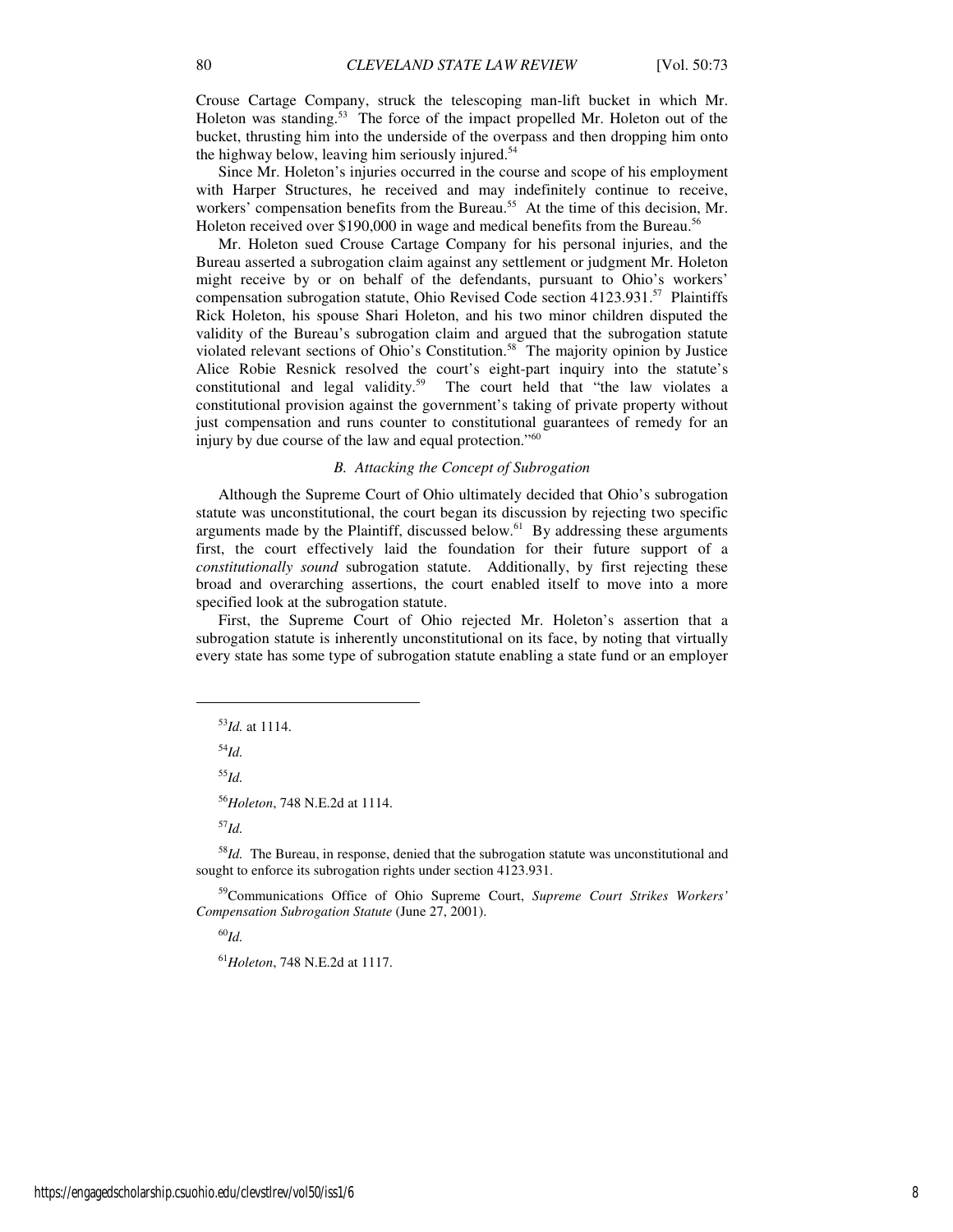to recover paid benefits and compensation.<sup>62</sup> To support this position, Justice Resnick stated that "[a]ny decision that would hold the mere concept of subrogation or reimbursement *per se* invalid in the workers' compensation context would constitute a legal anomaly."<sup>63</sup>

Second, the court noted that Ohio's subrogation statute does not operate to reduce an injured employee's workers' compensation benefits in any way.<sup>64</sup> Justice Resnick stated that even though the statute may diminish or extinguish a claimant's tort recovery irrespective of whether a double recovery had occurred, the statute does nothing to the claimant's workers' compensation recovery; "the claimant is always left with the full measure of compensation and benefits to which he or she is entitled under the Workers' Compensation Act."<sup>65</sup> Although these assertions were rejected, the Supreme Court of Ohio ultimately decided that Ohio's subrogation statute was unconstitutional, as it specifically violated Article I, sections 2, 16, and 19 of the Ohio Constitution.<sup>66</sup>

#### *C. Estimated Future Values of Compensation and Medical Benefits*

The Supreme Court of Ohio found that Ohio's workers' compensation subrogation statute impermissibly gave the statutory subrogee a claim to recover estimated future values of compensation and medical benefits under section 4123.931(A), and was, therefore, unconstitutional. <sup>67</sup> Justice Resnick stated:

By giving the subrogee a current collectible interest in estimated future expenditures, R.C. 4123.931(A) creates conditions under which a prohibited taking may occur. This would happen in those situations where the amount of reimbursement for "estimated future values of compensation and medical benefits" proves to be substantially greater than the subrogee's eventual compensation outlay.<sup>68</sup>

For example, a claimant may die before collecting the entire expected and estimated amount of compensation, and therefore, the subrogee would receive money never actually paid to the claimant.<sup>69</sup>

Additionally, in discussing wrongful death situations, the court illustrated another prime example of when the amount of reimbursement for estimated future values proves to be greater than the subrogee's eventual compensation outlay:

<sup>62</sup>*Id.*

 $\overline{a}$ 

<sup>63</sup>*Id.*

 $^{64}$ *Id.* 

<sup>65</sup>*Id.*

<sup>66</sup>*Holeton*, 748 N.E.2d at 1129.

<sup>67</sup>*Id.* at 1119.

<sup>68</sup>*Id.* In other words, O.R.C. 4123.931(A) requires the claimant to reimburse the Bureau for future benefits that the claimant may never receive.

<sup>69</sup>Calfee, Halter & Griswold LLP, *Subrogation Unconstitutional*, LEGAL NEWS (July 2001) *available at* http://www.calfee.com/news.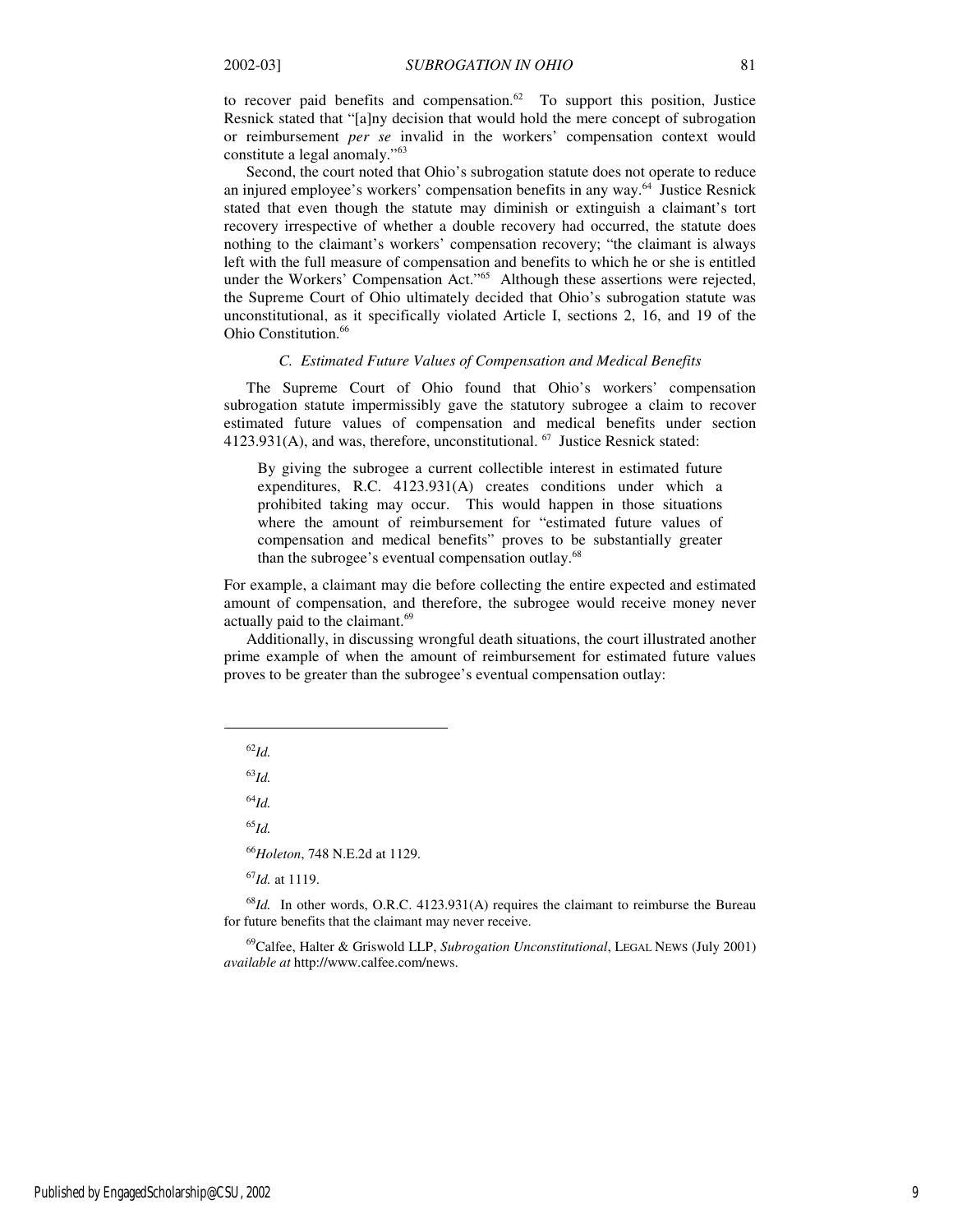[I]n a wrongful death situation where the decedent leaves a surviving spouse—say, a woman in her thirties or forties . . . the BWC or selfinsured employer will calculate estimated future benefits based upon the . . . woman's life expectancy. However, if the woman remarries, she will cease to be entitled to workers' compensation benefits upon remarriage . . . in those circumstances, if the subrogee has recovered estimated future benefits based upon the woman's life expectancy, and she remarries shortly thereafter, the statute endows the subrogee with an enormous windfall at the expense of the injured party. $\frac{70}{2}$ 

The majority stated that in these types of events, which occur all too often, the subrogation statute does not operate to prevent the claimant from receiving a double recovery, but instead provides the statutory subrogee with monies that the claimant never actually received, thus frequently resulting in a windfall.<sup>71</sup> The court considered this potential windfall for the statutory subrogee at the expense of the claimant tantamount to an unlawful taking of the claimant's property, which violates Article I, sections 16 and 19 of the Ohio Constitution.<sup>72</sup>

#### *D. Distinguishing Between Settlements and Judgments*

Additionally, the court found that Ohio's workers' compensation subrogation statute impermissibly establishes a procedural framework that distinguishes between third-party claims that are tried in court and third-party claims that are settled under section  $4123.931(D)$ .<sup>73</sup> Simply speaking, workers' compensation benefits cover only certain types of injuries to the specific claimant.<sup>74</sup> It does not cover any additional damages that may surround the claimant's accident (i.e., pain and suffering).<sup>75</sup> Under section 4123.931(D), if a claimant decided to try his or her case against a third-party tortfeasor, he or she would be able to obtain jury interrogatories in which he or she would be able to request the jury to categorize the various types of damages, and separating those damages that represent workers' compensation or medical benefits and those that do not, thereby, protecting certain damages from being subject to subrogation.<sup>76</sup> If, on the other hand, a claimant decided to settle his claim outside of court, the entire amount of settlement or compromise is subject to the reimbursement right of the statutory subrogee, and the claimant is precluded under section 4123.931(D) from showing that certain portions of the settlement or compromise do not represent or duplicate benefits and compensation paid out by the Bureau or a self-insured employer.<sup>77</sup> Therefore, Ohio's subrogation statute

 $11Jd$ . at 1119.

<sup>75</sup>*Id.*

1

<sup>70</sup>*Holeton*, 748 N.E.2d at 1119-20.

<sup>72</sup>Calfee, Halter & Griswold LLP, *supra* note 69.

<sup>73</sup>*Holeton*, 748 N.E.2d at 1121.

<sup>74</sup>*See generally Holeton*, 748 N.E.2d at 1121-23.

<sup>76</sup>*Id.* at 1121. *See also* Denlinger, *supra* note 7, at 4.

<sup>77</sup>*Holeton*, 748 N.E.2d at 1121. *See also* Denlinger, *supra* note 7, at 4.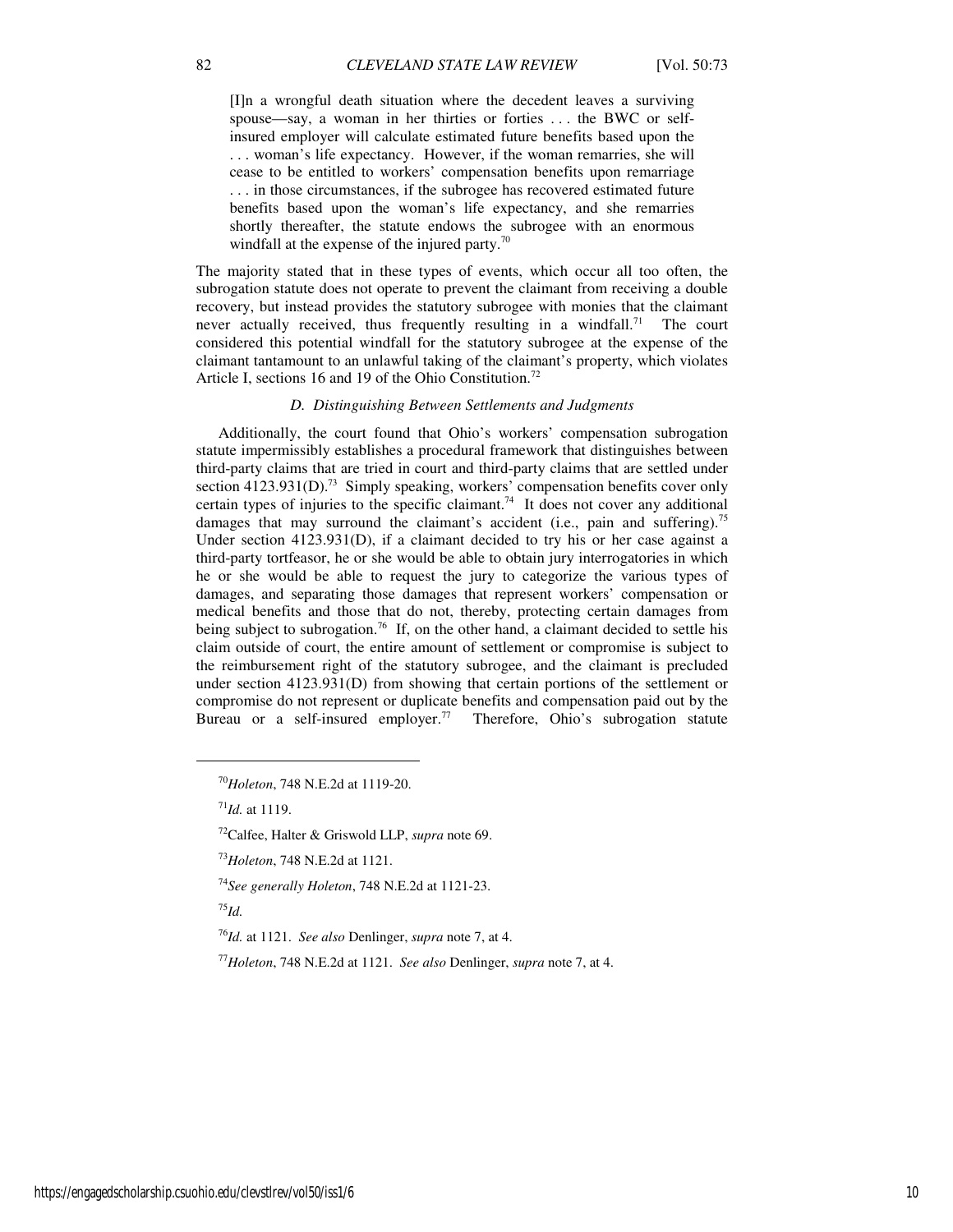impermissibly and unconstitu-tionally discriminated between claimants who settled third party tort actions and those who tried their cases to a jury.<sup>78</sup>

Additionally, Justice Resnick noted that often times the actual combined amount of the workers' compensation benefits and settlement recovery is insufficient to cover all of a claimant's loss, and "[i]t can hardly be said that a double recovery results when a tort victim is allowed to retain two recoveries that, when combined, still do not make him or her whole."<sup>79</sup> The court decided that the settlement problem in section 4123.931(D) amounted to an unconstitutional taking, a violation of due process, and a violation of the Equal Protection Clause in Article I, § 2, as it distinguished between injured workers who go to trial and those who settle.<sup>80</sup> The Equal Protection violation is based on the settlement language of the statute, which essentially presumes a double recovery occurs whenever a claimant retains workers' compensation and tort damages, and "claimants who try their claims are permitted to rebut this presumption while claimants who settle their tort claims are not."<sup>81</sup>

#### *E One Final Statement by the Supreme Court of Ohio*

Mr. Holeton asserted five other grounds under which Ohio's subrogation statute should be held unconstitutional, all of which were summarily struck down by the Supreme Court of Ohio.<sup>82</sup> Importantly, the court stated, "[i]n so holding, we do not accept the proposition that a workers' compensation subrogation statute is *per se* unconstitutional, and nothing in the opinion shall be construed to prevent the General Assembly from ever enacting such a statute. We only hold that R.C. 4123.931, in its present form, is unconstitutional."<sup>83</sup>

After the Supreme Court of Ohio's split decision in *Holeton*, three judges offered a blistering dissent.<sup>84</sup> Additionally, the Bureau promptly filed a Motion for Reconsideration in an attempt to preserve the workers' compensation subrogation statute in Ohio.<sup>85</sup> By examining and considering those various arguments and competing views, this Note asserts that the majority in *Holeton* correctly ruled that Ohio's subrogation statute stands in violation of the Ohio Constitution.

#### IV. COMPETING VIEWS ON SUBROGATION RIGHTS IN OHIO: THE *HOLETON*  DISSENT AND THE BUREAU'S MOTION FOR RECONSIDERATION

Due to the great importance of subrogation rights in the workers' compensation context, the *Holeton* decision stirred up a great deal of controversy in Ohio. The

1

<sup>81</sup>Communications Office of Ohio Supreme Court, *Supreme Court Strikes Workers' Compensation Subrogation Statute* (June 27, 2001).

<sup>82</sup>*Holeton*, 748 N.E.2d at 1129.

<sup>83</sup>*Id.* at 1129.

<sup>84</sup>*See id* (Moyer, J., dissenting)

<sup>85</sup>*See* Motion for Reconsideration of Respondent, Ohio Bureau of Workers' Compensation, Holteon v. Crouse Cartage Co., 748 N.E.2d 1111 (Ohio 2001) (No. 00-428).

<sup>78</sup>*Holeton*, 748 N.E.2d at 1121-22.

<sup>79</sup>*Id.* at 1122.

<sup>80</sup>Denlinger, *supra* note 7, at 4.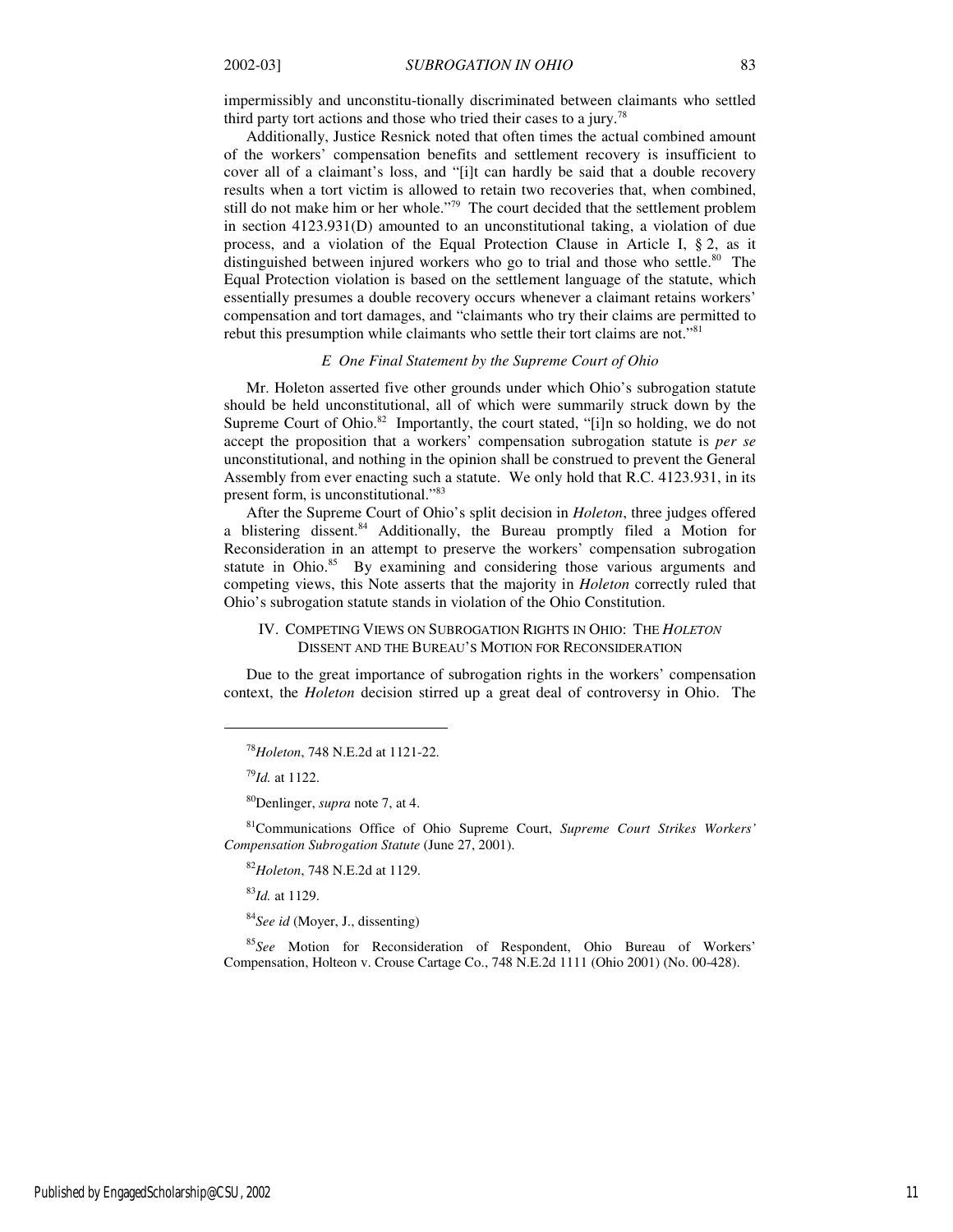dissenting justices and the Bureau argued intensely against the majority's decision, perhaps predicting the onslaught of arguments that would arise regarding the refund of subrogation monies following the majority's decision. After an examination of each specific argument from both sources, however, it becomes clear that the majority's decision in *Holeton* was correct, and the Supreme Court of Ohio was justified in denying the Bureau's Motion. This conclusion effectively allows the injured workers of Ohio to continue on their path towards reimbursement.

#### *A. The Dissent's Arguments*

The dissent's first argument is based on "[t]he principle that courts are not the creators of public policy and should not decide cases based on a disagreement with [the] legislature . . . ."<sup>86</sup> The dissenting justices in *Holeton* accused the majority of overstepping its role and substituting themselves for the General Assembly of Ohio, thereby, basing their decision on their own legislative policy preferences.<sup>87</sup> In the dissent, Justice Moyer stated, "[t]he majority's determination . . . appears to derive from its disagreement with the substance of legislation. The reasons stated for declaring the statute unconstitutional are generally policy arguments, not principles of constitutional law."<sup>88</sup>

Second, the dissent saw no constitutional problem with letting the Bureau or a self-insured employer collect estimated future costs as part of its subrogation claim against an injured employee's recovery.<sup>89</sup> The dissent noted that no estimate is ever going to be absolutely perfect, and even though future costs may sometimes be overestimated, they are often underestimated.<sup>90</sup> For example, the court stated that although there were circumstances in which an employee may die before receiving benefits equal to the amount of subrogation, there were also circumstances in which an employee may live beyond their life expectancy.<sup>91</sup> Justice Moyer added that in determining future values, the court "hears evidence from both the claimant and the subrogee, and may reject the subrogee's projections if it finds them not well supported . . . [c]ourts routinely estimate the value of future payments in these cases, aided by expert testimony, mortality tables, and formulas for reducing future payments to present value."<sup>92</sup>

Third, the dissenting justices argued that no fundamental constitutional right of an employee was violated because of the treatment of settlements differently than judgments awarded after a trial.<sup>93</sup> Justice Moyer supported this proposal by stating "[i]f an employee is dissatisfied with settlement policies, the employee may proceed with a jury trial . . . R.C. 4123.931 does not force employees to litigate . . . like all

<sup>90</sup>*Holeton*, 738 N.E.2d at 1130 (Moyer, J., dissenting); Denlinger, *supra* note 7, at 4.

<sup>92</sup>*Id.* at 1130.

<sup>93</sup>Denlinger, *supra* note 7, at 4.

1

<sup>86</sup>*Holeton*, 748 N.E.2d at 1129.

<sup>87</sup>Denlinger, *supra* note 7, at 4.

<sup>88</sup>*Holeton*, 748 N.E.2d*.* at 1129.

<sup>89</sup>Denlinger, *supra* note 7, at 4.

<sup>91</sup>*Holeton*, 738 N.E.2d at 1130 (Moyer, J., dissenting).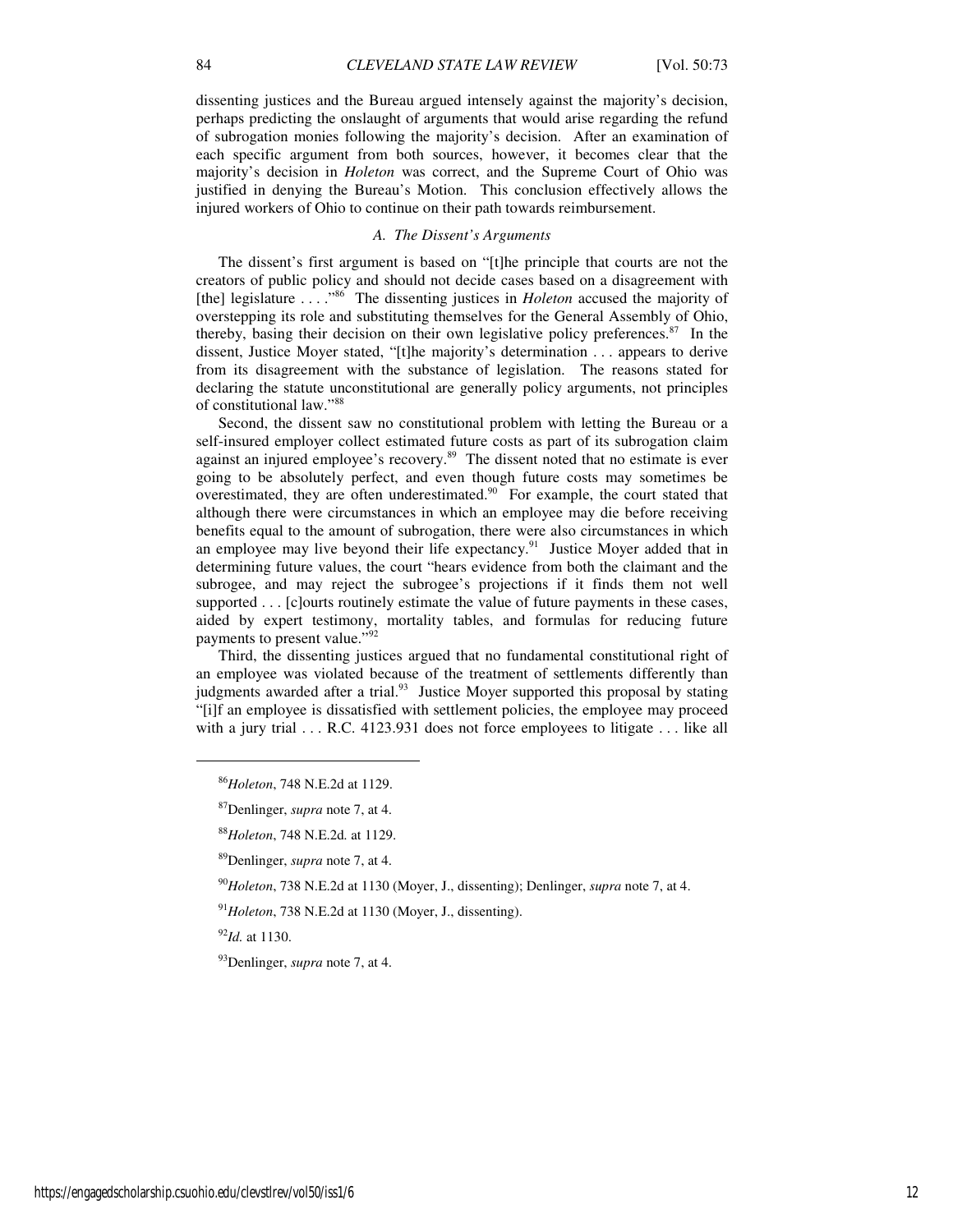claimants, injured employees are free to decide whether to proceed to trial or to settle."<sup>94</sup>

Finally, Justice Cook's dissent stated that the majority's decision stood "for the bizarre and unsupportable proposition that a court may declare a statute unconstitutional on its face simply because it may be applied unconstitutionally in some cases."<sup>95</sup> Justice Cook believed that the majority's decision to declare the statute facially unconstitutional fell short of the difficult standard required for this type of challenge; even though a statute may operate unconstitutionally in some circumstances, that is not sufficient to render it completely void.<sup>96</sup>

As stated in the preceding arguments, the dissenting Justices in *Holeton* would have upheld the subrogation statute's constitutionality by attacking the majority's decision and the methodology employed to arrive at that decision. Additionally, the Bureau promptly filed a Motion for Reconsideration after the decision in *Holeton*. 97 Discussed below are various arguments made by the Bureau that are similar to those arguments made by the dissent in *Holeton*, but also unique in certain situations.

#### *B. The Bureau's Motion for Reconsideration's Arguments*

First, the Bureau argued that section 4123.931 was rationally based because the statute furthered a legitimate legislative objective.<sup>98</sup> The Bureau felt that the majority in *Holeton* simply declared Ohio's subrogation statute unconstitutional based upon two potential and hypothetical situations that may arise in a case where subrogation rights are asserted. $99$  Furthermore, the Bureau argued that the majority overlooked the fact that there are circumstances under which the subrogation statute benefited the claimant, and fulfilled the legislature's intent of preventing a double recovery.<sup>100</sup>

Second, the Bureau argued that section 4123.931(D) did not violate equal protection guarantees of claimants who settled their tort claims, but simply precluded the parties from colluding to prevent subrogation.<sup>101</sup> In the case of those claimants

<sup>95</sup>*Id.* at 1133 (Cook, J., dissenting).

<sup>96</sup>Id. Additionally, Justice Cook felt that the majority needed to consider many more additional situations before declaring the statute facially unconstitutional or invalid *in toto;*  simply finding the statute invalid in a few circumstances is not enough. *Id.* Justice Cook also noted that the majority's analysis fell short of this exhaustive standard. *Id.* 

<sup>97</sup>*See supra* note 85.

<sup>98</sup>*See* Motion for Reconsideration of Respondent, Ohio Bureau of Workers' Compensation at 2, Holeton v. Crouse Cartage Co., 748 N.E.2d 1111 (Ohio 2001) (No. 00-428).

<sup>99</sup>*See id.* at 4.

<sup>100</sup>*See id.*

 $\overline{a}$ 

<sup>101</sup>See id. at 7 ("The provision that any settlement is presumed to represent amounts subject to subrogation will not necessarily work to the detriment of the plaintiff, as the court assumes . . . without such a provision, the subrogee's interests are not protected.").

<sup>&</sup>lt;sup>94</sup>*Holeton*, 748 N.E.2d at 1131. Additionally, the dissent stated that "[e]ach process has its own advantages and disadvantages, and the employee must decide whether to submit his or her claim to a trial that would determine the portion of the award that should be shielded from subrogation, or to settle with the tortfeasor, taking into consideration that the settlement amount will be subject to subrogation." *Id.* at 1131-32.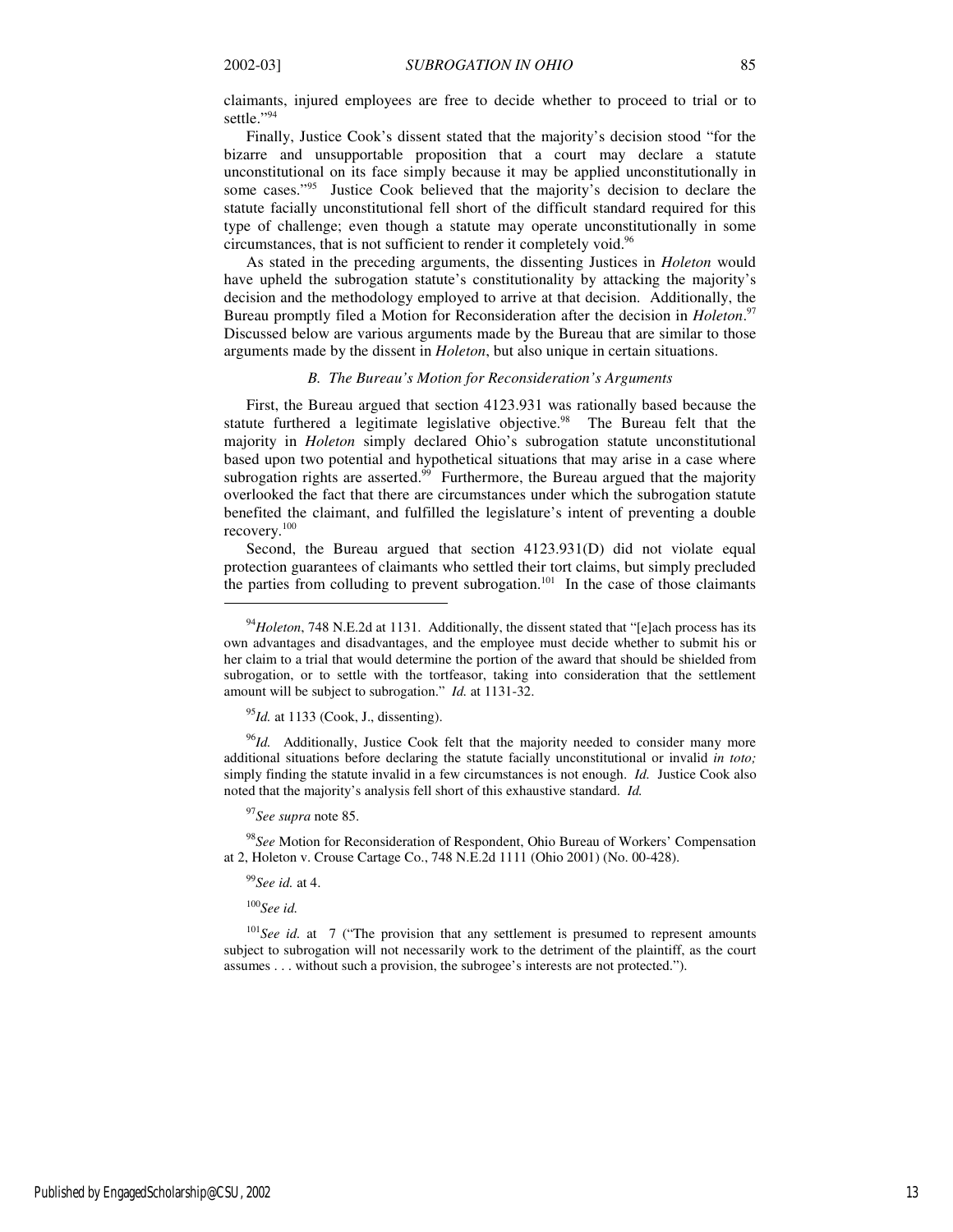who go to trial, the statute allowed the jury to determine the amounts and types of damages.<sup>102</sup> In the case of settlement, the statute simply made it a practical necessity to involve the subrogee in negotiations, thereby, allowing the subrogee to look after his or her interests.<sup>103</sup>

One last notable argument from the Bureau involved the idea of severability. The Bureau argued that even if portions of section 4123.931 were deemed unconstitutional, the subrogation statute itself was not.<sup>104</sup> Therefore, the Bureau asserted that the few portions of the statute deemed unconstitutional should be severed and the remaining portions should remain intact since that was the intent of the legislature.<sup>105</sup>

The arguments presented by the dissenting justices and the Bureau demonstrate the mixed emotions and conflicting ideas the *Holeton* decision created. Deep examination of these preceding arguments, however, leads to the conclusion that the majority's decision in *Holeton* was correct. Thus, the Supreme Court of Ohio correctly denied the Bureau's Motion for Reconsideration, thereby making *Holeton*  the law.

#### *C. Examination of the Dissent's Arguments*

The dissenting justices began with the argument that the majority substituted themselves for the General Assembly, making policy arguments instead of constitutional law arguments.<sup>106</sup> This argument is generally flawed, as the majority took great pains to compare throughout the entire decision many facets of the subrogation statute to the applicable areas of constitutional law.<sup>107</sup> By examining hypothetical situations that commonly arise in workers' compensation situations, the majority found clear violations of specific provisions of the Ohio Constitution.<sup>108</sup> Additionally, in the last paragraph of the decision, the majority urged the General Assembly to enact a subrogation statute that would be constitutionally sound.<sup>109</sup> The majority did not substitute itself for the General Assembly, but simply informed the General Assembly that the present statute is unconstitutional and needs to be revised.<sup>110</sup> The majority made no recommendations, nor any policy arguments. They simply stated how the present statute violated common law notions embedded in the Ohio Constitution, actually leaving the rest up to the actual General Assembly.

The dissenting justices went on to argue that no future estimate is perfect, and although estimates may sometimes be overestimated, they are often

<sup>105</sup>*See id.*

 $\overline{a}$ 

<sup>106</sup>*Holeton*, 748 N.E.2d at 1129-30.

<sup>107</sup>*See generally*, *Holeton*, 748 N.E.2d at 1119-24.

<sup>108</sup>*Id.*

<sup>109</sup>*See id.* at 1129.

<sup>110</sup>*Id.*

<sup>102</sup>*See* Respondent's Motion for Reconsideration at 9, *Holeton* (No. 00-428).

<sup>&</sup>lt;sup>103</sup>*Id.* Such a provision is not unconstitutional, but serves the legitimate governmental interest of promoting a full and equitable resolution of a subrogation claim. *Id.* 

<sup>104</sup>*See* Respondent's Motion for Reconsideration at 10, *Holeton* (No. 00-428).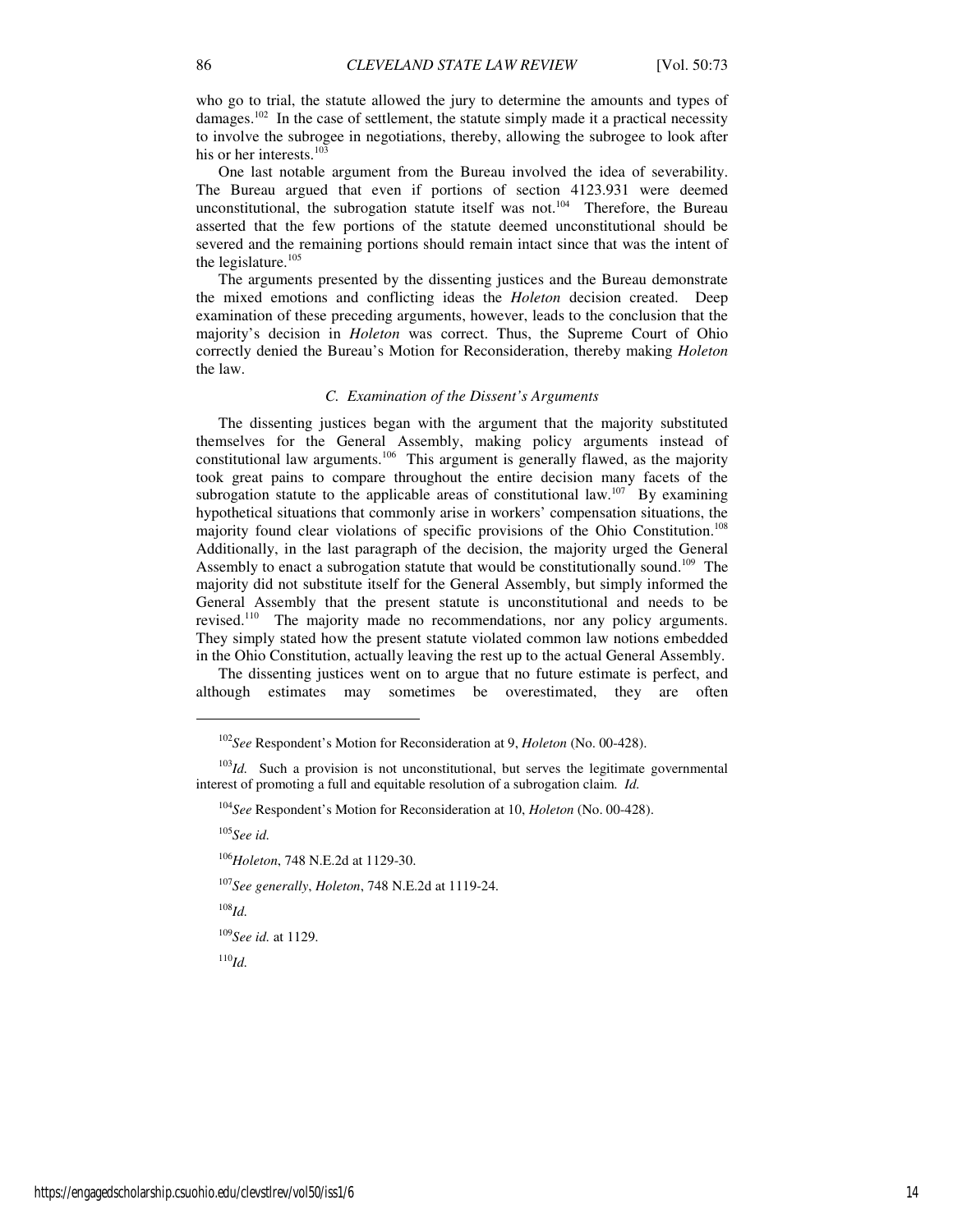underestimated.<sup>111</sup> The dissent failed, however, to see the magnitude of its reasoning because a constitutional violation will always occur when future values of compensation and benefits are overestimated, thus resulting in a windfall for the subrogee.<sup>112</sup> Simply stating that underestimations occur does not relieve the notion that overestimations *often* result in constitutional violations. Therefore, the resulting windfall to the statutory subrogee in these circumstances needs to be eliminated. Since no estimate formulated by a court is going to be perfect, a new statute that implements new methods is needed to prevent a statutory subrogee from collecting in situations where an obvious unconstitutional taking has occurred.

The dissenting justices also stated that a claimant is not forced to settle because he or she always has the chance to litigate and therefore take full advantage of jury interrogatories to categorize damages.<sup>113</sup> An effective counter-argument to this proposition, however, is that it is not true that every claimant has the money, means, or time to litigate their respective claims. It is naïve to believe that all claimants have the unfettered opportunity to try their claims. By discriminating between those claimants who do and those who do not try their claims, a clear violation of equal protection rights takes place. Additionally, the majority points out that trying a case to have damages designated does not obviate the potential problems in these types of situations.<sup>114</sup> The fact that a claimant has the legal ability to try their case does not mean they will have the means to do so. Moreover, it does not mean a double recovery will not still occur in the process.

The final argument made by Justice Cook is perhaps the most persuasive of the dissent's arguments. Justice Cook believed that although a statute may operate unconstitutionally in some circumstances, it is insufficient to render the statute completely void on its face.<sup>115</sup> Although the majority considered only a few instances where the statute operated unconstitutionally, they explained that situations and circumstances like those mentioned in the opinion happen frequently in the workers' compensation context, and it is the subrogation statute that creates those situations by virtue of its classifications and presumptions.<sup>116</sup> The majority considered the repeated and familiar circumstances that often arise between the common law and the subrogation statute to determine that the statute was not related to its presumed goal of preventing double recoveries.<sup>117</sup> It is impossible for a court to consider every possible circumstance that may arise with respect to the subrogation statute. Therefore, in considering a few of the most often occurring situations, the majority demonstrated that the subrogation statute worked

<sup>116</sup>*Id.* at 1125.

<sup>117</sup>*Id.*

1

 $111$ *Id.* at 1130 (Moyer, J., dissenting).

<sup>112</sup>*Holeton*, 748 N.E.2d at 1119.

<sup>113</sup>*Id.* at 1131 (Moyer, J., dissenting).

<sup>&</sup>lt;sup>114</sup>*Id.* at 1124 ("Despite any allocation of damages, the claimant's tort recovery is still fixed by the insurance policy limits, the combined amount of those limits and workers' compensation is still insufficient to cover the claimant's actual total loss, and there is still no double recovery to justify a right of subrogation to any of the insurance proceeds.").

<sup>115</sup>*Holeton*, 748 N.E.2d at 1133 (Cook, J., dissenting).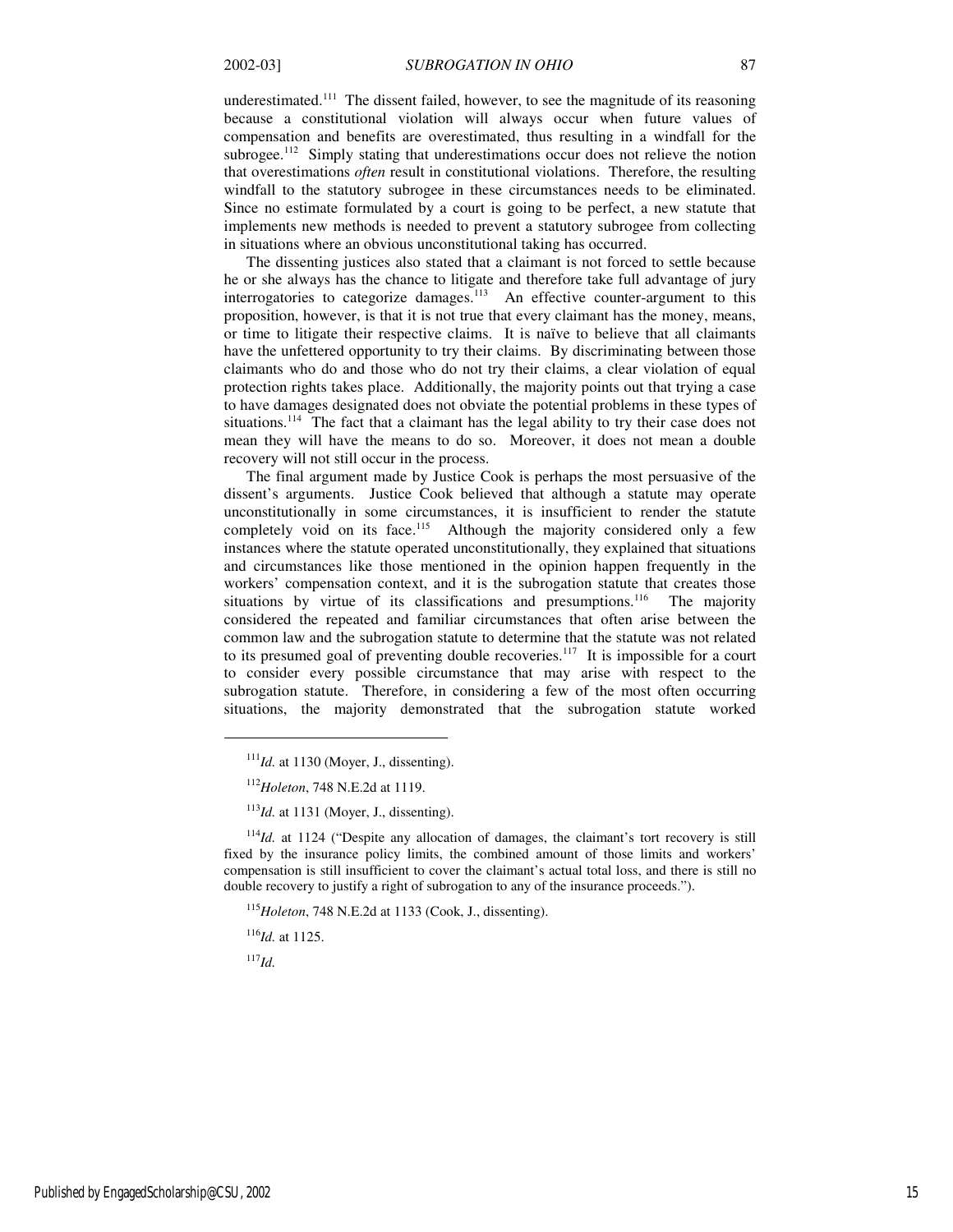unconstitutionally.<sup>118</sup> Although the statute is appropriate in some situations, important sections of the statute work directly against the Ohio Constitution.<sup>119</sup> Therefore, the majority correctly held that Ohio's workers' compensation subrogation statute violates the Ohio Constitution.

The arguments in response to the majority's decision in *Holeton* continued when the Bureau set forth a few more arguments in their Motion for Reconsideration. Unfortunately, these arguments found little merit with the Supreme Court of Ohio. Consequently, the court denied the motion. Through an examination of the Bureau's three main arguments, the flaws become quite apparent.

#### *D. Examination of the Bureau's Motion for Reconsideration*

The Bureau agreed with the dissent and believed that the majority overlooked the fact that there are circumstances under which the subrogation statute works to the benefit of the claimant and fulfills the legislature's intent of preventing a double recovery; thus, the Bureau argues the statute has a rational basis.<sup>120</sup> The statute's operation, however, does not aid the government's interest in preventing double recoveries, because, in attempting to achieve that goal, constitutional violations occur quite regularly in numerous claims.<sup>121</sup> As mentioned previously, just because the statute works in some circumstances does not mean that it should deduct monies from claimants and produce a windfall for subrogees in other circumstances.<sup>122</sup> The subrogation statute is both arbitrary and irrational in a wide variety of circumstances.

The Bureau's Motion also claimed that section 4123.931(D) did not violate equal protection guarantees of claimants who settled their tort claims, but simply precluded the parties from colluding to prevent subrogation.<sup>123</sup> The majority's arguments regarding settlements and judgments under the statute, however, make it clear that section 4123.931 created a level of discrimination between claimants.<sup>124</sup> When the Bureau stated that section 4123.931(D) simply worked to keep parties from colluding to prevent subrogation, they only examined the tip of the iceberg. As previously examined, section 4123.931(D) worked unconstitutionally in many ways and cannot be viewed with such simplicity.

Lastly, the Bureau asserted that the court deemed two specific phrases, but not the entire statute, in section 4123.931 unconstitutional. Therefore, the entire statute should not have been declared unconstitutional, and only the unconstitutional portions should have been severed.<sup>125</sup> This argument initially fails because the Bureau did not previously raise the issue of severability, and they should not be

1

<sup>122</sup>*Id*.

<sup>118</sup>*Id.*

<sup>119</sup>*Id.* 

<sup>120</sup>*See* Respondent's Motion for Reconsideration at 4, *Holeton* (No. 00-428).

<sup>121</sup>*Holeton*, 748 N.E.2d at 1125.

<sup>123</sup>*See* Respondent's Motion for Reconsideration at 7, *Holeton* (No. 00-428).

<sup>&</sup>lt;sup>124</sup>See supra text accompanying note 114.

<sup>125</sup>*See* Respondent's Motion for Reconsideration at 10, *Holeton* (No. 00-428).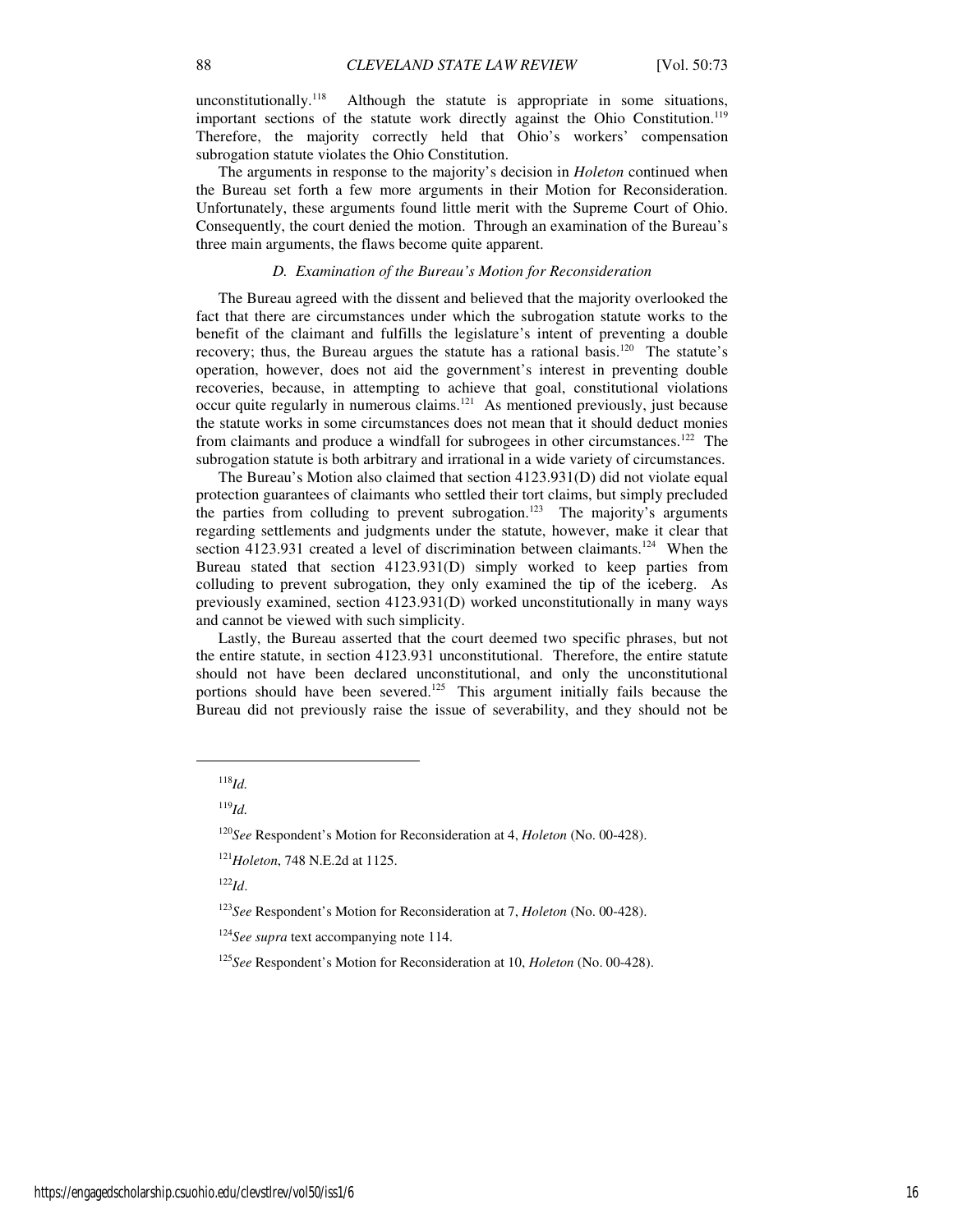permitted to raise this issue at so late a juncture.<sup>126</sup> Moreover, *Holeton* argued that the subrogation statute "represents a highly integrated, comprehensive treatment of subrogation rights  $\dots$  [i]t is simply not possible to sever [a provision]  $\dots$  and still remain true to the legislative intent."<sup>127</sup> This argument, therefore, lacks merit and can be dismissed.

Although the holding of *Holeton* is correct, issues still surround the state of subrogation in Ohio. Because the 1995 statute has been effectively ruled unconstitutional, the Bureau and self-insured employers no longer enjoy subrogation rights under Ohio's statutory scheme. However, one of the many post-*Holeton*  arguments revolves around whether the 1993 subrogation statute is now revived with the fall of the 1995 statute. This argument is fully examined in the following section.

# V. IN THE AFTERMATH OF *HOLETON*: IS THE FORMER SUBROGATION STATUTE REVIVED?

Directly following the Supreme Court of Ohio's decision in *Holeton*, questions began forming as to what subrogation rights, if any, the Bureau now possessed. One of the strongest arguments focused on the revival of the 1993 subrogation statute, which would effectively give the Bureau all subrogation powers it retained under the old statute.<sup>128</sup> Although the general view is that the 1993 subrogation statute is not revived, the Bureau has not taken a position on it. This section asserts that for various constitutional, statutory, and legislative intent-driven reasons, the 1993 statute should not be revived. Moreover, if the statute was ever revived, it should fail for the same constitutional reasons that led to the demise of the 1995 statute. Therefore, since the Bureau cannot assert *any* subrogation powers under this line of argument, the injured workers of Ohio have an increasingly better chance at having the millions of dollars unconstitutionally taken by the state finally returned to them.

#### *A. The Argument for Revival of the 1993 Subrogation Statute*

The Supreme Court of Ohio's decision to rule the 1995 subrogation statute unconstitutional has major implications as to whether the 1993 statute should be in effect. The Supreme Court of Ohio has explained the consequences and impact of ruling a statute unconstitutional, stating that "[a]n unconstitutional act is not a law; it confers no rights; it imposes no duties; it affords no protection; it creates no office; it is, in legal contemplation, as inoperative as though it had never been passed."<sup>129</sup> Since section 4123.931 is to be treated as a legal nullity, "the ruling of *Holeton* is to be applied retroactively and the statute must be viewed as never having any force or

1

 $126$ Memorandum in Opposition to Respondents Motion for Reconsideration, at 4-5, Holeton v. Crouse Cartage Co., 748 N.E.2d 1111 (Ohio 2001) (No. 00-428).

<sup>&</sup>lt;sup>127</sup>*Id.* "[S]ince the statute defines BWC's subrogation interest in an omnibus fashion that includes both past and future wages and medical benefits, the provision dealing with subrogation of future benefits is entirely essential to (and inseparable from) the balance of the statute." *Id.*

<sup>128</sup>Telephone Interview with Suzanne Stocker, Esq. (Dec.-Jan. 2001-02) (hereinafter Stocker).

<sup>&</sup>lt;sup>129</sup>Rhonda Gail Davis, The Aftermath of Holeton v. Crouse Cartage Company: The Status of Workers Compensation Subrogation, at 9 (Aug. 9, 2001) (unpublished) (citing Middleton v. Ferguson, 25 Ohio St. 3d 71, 80 (1986)).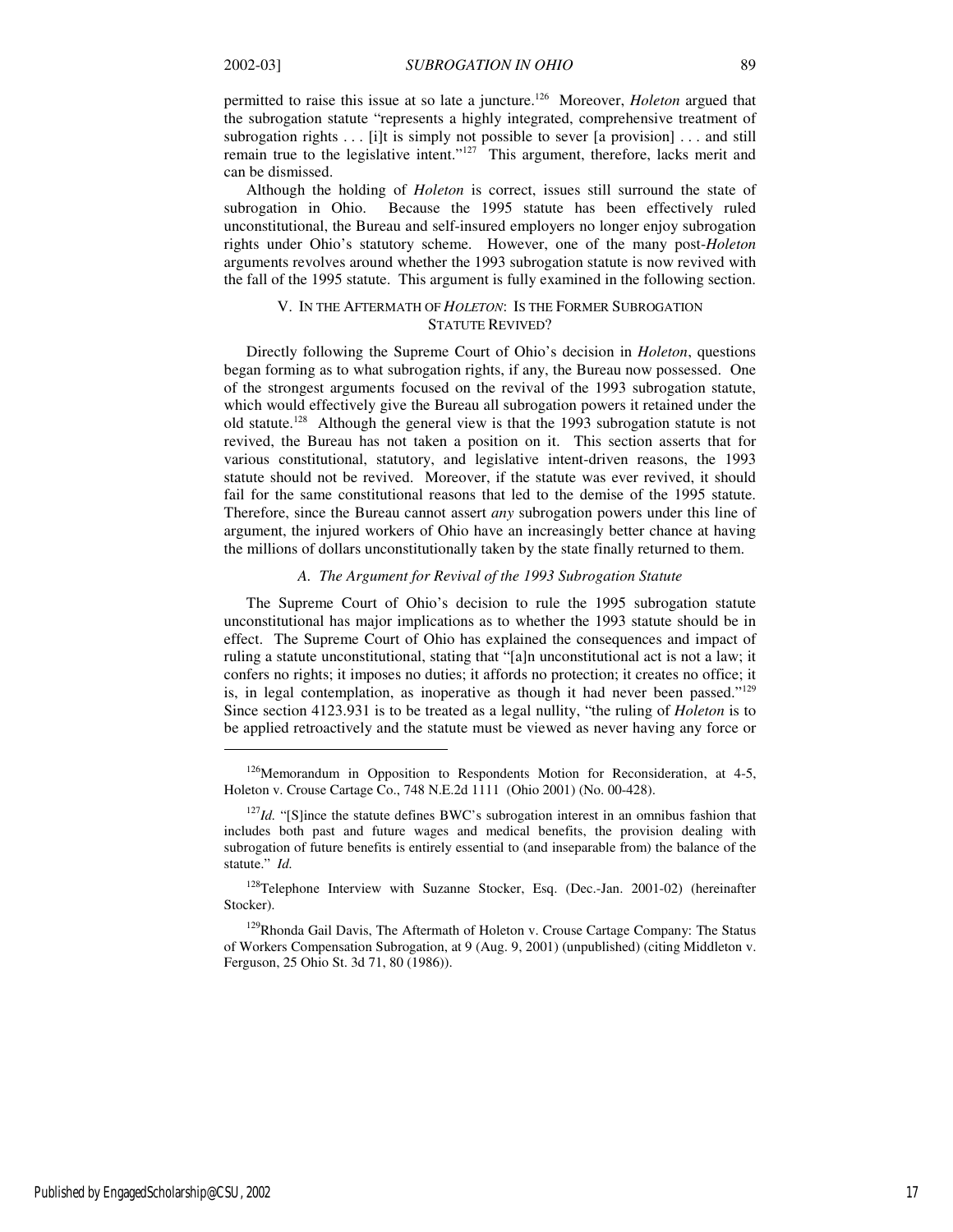effect."<sup>130</sup> Therefore, the 1995 subrogation statute should be viewed as if it never existed, leaving the possibility that the 1993 subrogation statute is revived.

The strongest argument for revival of the 1993 statute is based upon the notion that when the 1995 statute was ruled unconstitutional and invalid, the provisions that repealed the 1993 statute were also made invalid, therefore, reviving the 1993 statute.<sup>131</sup> In a recent decision by the Supreme Court of Ohio in *State v. Sullivan*, <sup>132</sup> the court held that

[W]hen a court strikes down a statute as unconstitutional, and the offending statute replaced an existing law that had been repealed in the same bill that enacted the offending statute, the repeal is also invalid unless it clearly appears that the General Assembly meant the repeal to have effect even if the offending statute had never been passed.<sup>133</sup>

The argument here is that the enactment of the offending statute via House Bill 278, section 4123.931, replaced an existing law, the former section 4123.93, which was repealed in that same bill. Therefore, under the court's logic in *Sullivan*, the repeal of the former section 4123.93 also became invalid when the court ruled section 4123.931 unconstitutional. This rationale leaves the former 1993 subrogation statute in full effect.

Although they are not taking a firm position on the matter, the Bureau and selfinsured employers can use this case law to argue that the *Holeton* decision revived the 1993 statute, and that version of the statute is now in full force.<sup>134</sup> There are, however, many arguments that support the proposition that the 1993 statute cannot be revived. These arguments, along with the unconstitutionality of the 1993 statute, make it apparent that the 1993 subrogation statute should not be revived.

#### *B. The Constitutional Argument Against Revival*

The basis for a major argument against the possible revival of the 1993 subrogation statute lies in the Ohio Constitution. Article  $II$ , § 15(D) of the Ohio Constitution states that "[n]o law shall be revived or amended unless the new act contains the entire act revived, or the section or sections amended, and the section or sections amended shall be repealed."<sup>135</sup> This provision of the Constitution arose as early as 1917, in *State, ex rel. Godfrey v. O'Brien*.<sup>136</sup> In that decision, the Supreme Court of Ohio noted that this provision of the Ohio Constitution is mandatory, stating that "it is clear that this provision of the Constitution, requiring each new act to contain the entire act revived, or the section or sections amended, is mandatory;

<sup>135</sup>*Id.* (citing OHIO CONST. art. II, § 15(D)).

<sup>136</sup>115 N.E. 25 (Ohio 1917).

1

<sup>&</sup>lt;sup>130</sup>Bashein, *supra* note 19, at 8 (citing Peerless Electric Co. vs. Bowers, 129 N.E.2d 467, 468 (1955)).

<sup>131</sup>Bashein, *supra* note 19, at 10.

<sup>132</sup>739 N.E.2d 788, 794 (Ohio 2001).

<sup>133</sup>*Id.* at 794; *see also* Peerless Elec. Co. v. Bowers, 129 N.E.2d 467 (Ohio 1955); Pogue v. Groom, 109 N.E. 477 (Ohio 1914).

<sup>134</sup>Bashein, *supra* note 19, at 10.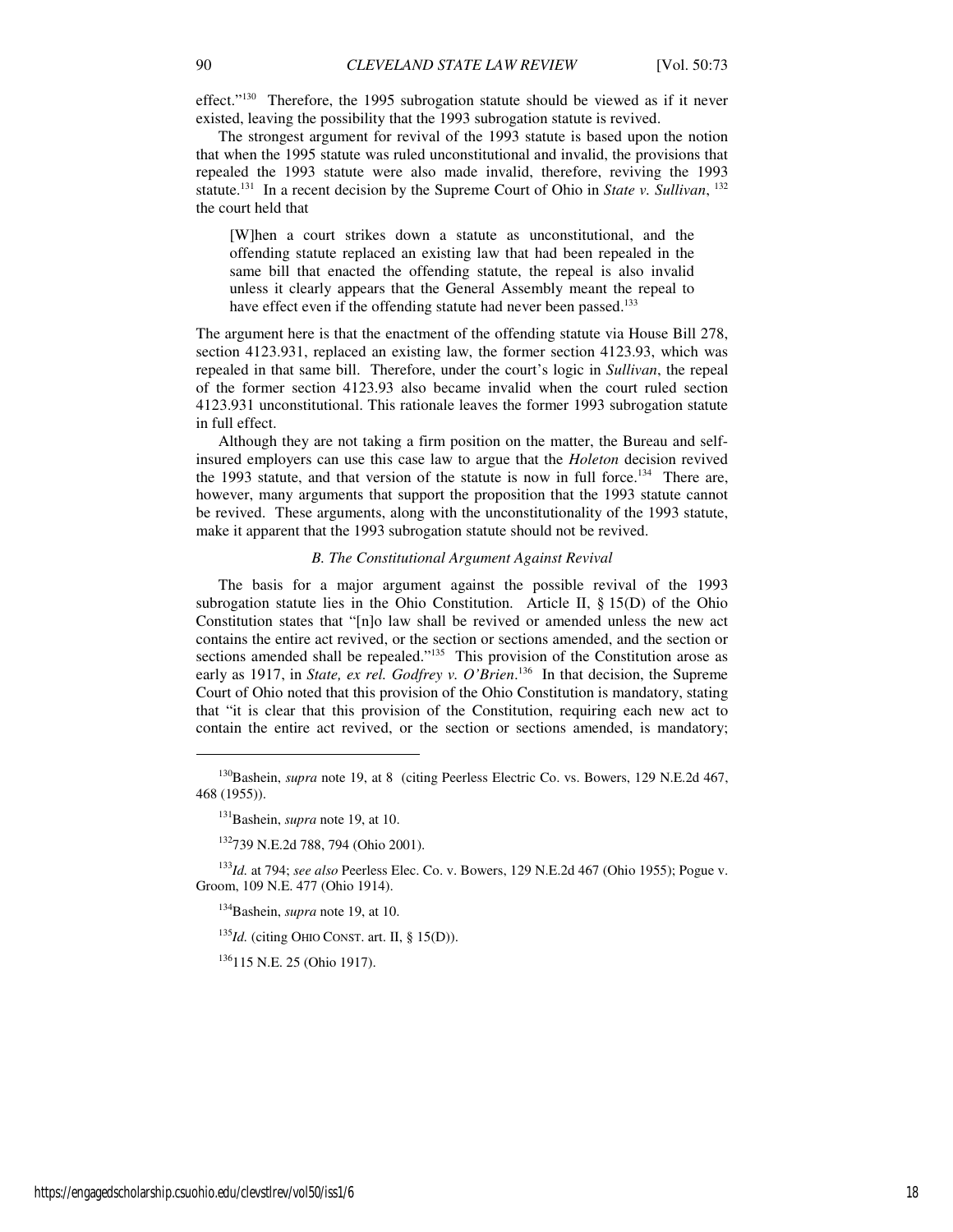otherwise repealed sections must be given the same force and effect as if they were not in fact appealed."<sup>137</sup> The court further mentioned that if reference may be made to statutes expressly repealed by the legislature, reference could be made to a statute that was repealed half a century ago.<sup>138</sup> Not only is this extremely impractical, but it is expressly prevented by this provision of the Ohio Constitution.<sup>139</sup>

More recently, in *State, ex rel. Judy v. Wandstrat*,<sup>140</sup> the Court of Appeals for the First District of Ohio held that when a statute that effectively repealed earlier enactments was found to be unconstitutional, that determination would not operate to revive earlier enactments, due to the provision of Article II, § 15(D) of the Ohio Constitution.<sup>141</sup> Therefore, in order to revive the 1993 subrogation statute, the General Assembly must pass a new act that contains the relevant portions of the former 1993 subrogation statute.<sup>142</sup> The case law in tune with *State v. Sullivan*, which supports revival of the 1993 statute, fails to address this important and mandatory Constitutional provision that effectively bars revival.<sup>143</sup>

In addition to this Constitutional provision that prevents revival, an argument may be made as to what the intent of the legislature was when they enacted House Bill 278 and, specifically, section 4123.931. The Bureau and self-insured employers may argue that the General Assembly definitely intended to have a subrogation statute in place, but through an examination of the language contained in House Bill 278, the legislature's true intent becomes apparent.

#### *C. The General Assembly's Intent*

By examining section 10 of House Bill 278, it becomes apparent that the General Assembly did not attend the 1993 statute to be revived as a consequence of the 1995 statute being held unconstitutional.<sup>144</sup> In section 10 of House Bill 278 the General Assembly stated that "[t]he sections of this act, and every part of such sections, are hereby declared to be independent sections and parts of sections, and the holding of any section or part thereof to be void and ineffective shall not effect any other section or parts of sections."<sup>145</sup> This supports the rationale that just because the court ruled section 4123.931 unconstitutional and void does not mean that the repeal

<sup>139</sup>*Id.*

j

<sup>143</sup>*Id.* at 10.

<sup>144</sup>*See id.* at 12.

<sup>145</sup>*Id.* (citing section 10 of House Bill 278).

<sup>&</sup>lt;sup>137</sup>*Id.* at 28. Accordingly, the court states that "[t]he repeal of a statute is the end of that statute. To all extents and purposes it is the same as if it never existed." *Id.*; *see also* Bashein, *supra* note 19, at 10.

<sup>138</sup>*State, ex rel. Godfrey*, 115 N.E. at 28.

<sup>140</sup>577 N.E.2d 364 (Ohio Ct. App. 1st Dist 1989).

<sup>&</sup>lt;sup>141</sup>Id. at 366. "The passage of Am.Sub.H.B. No. 390 effectively repealed these earlier enactments, and a determination by this court that Am.Sub.H.B. was unconstitutional would not operate to revive them." *Id.*; *see also* Bashein, *supra* note 19, at 10-11.

<sup>142</sup>Bashein, *supra* note 19, at 11.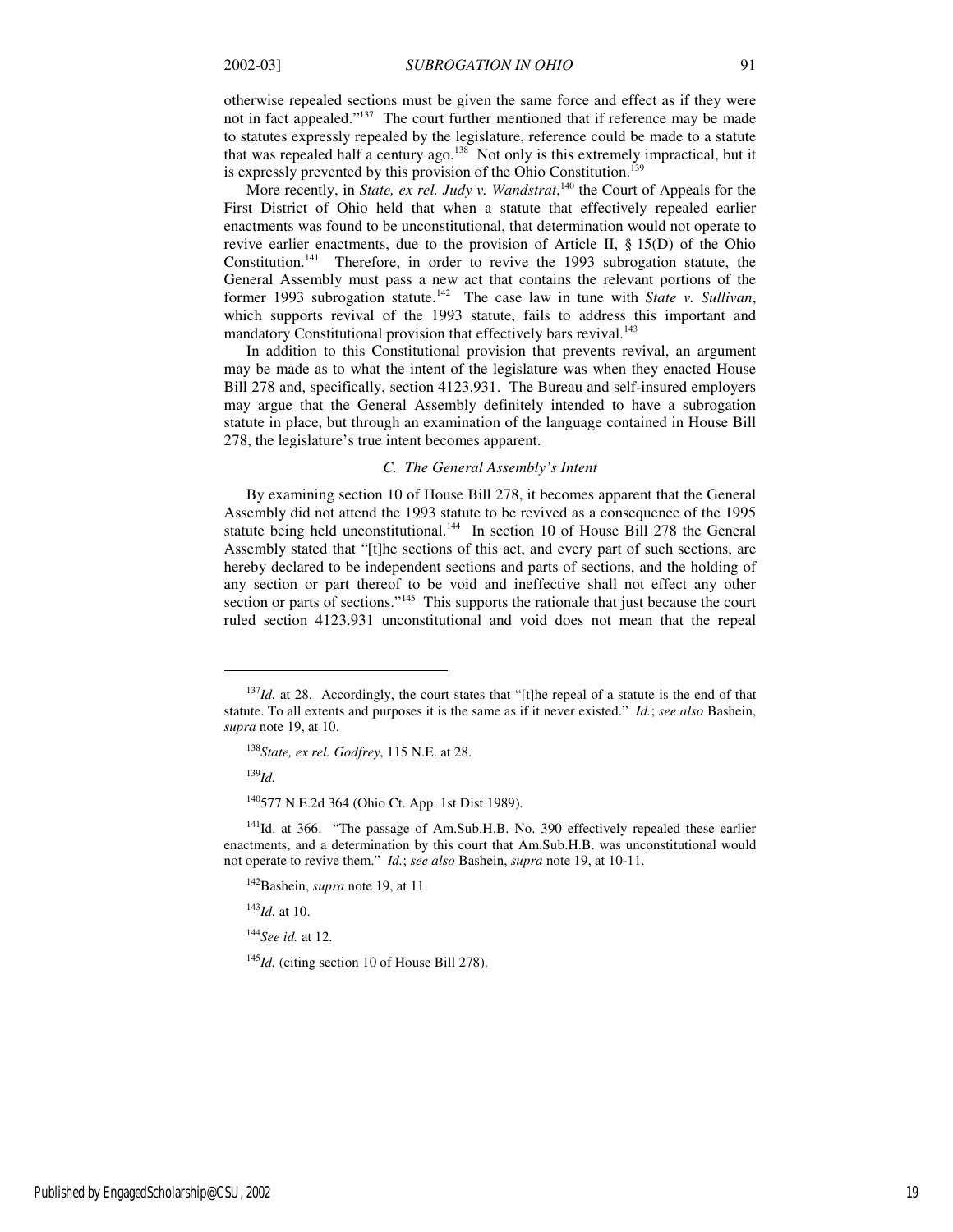provisions of the House Bill 278<sup>146</sup> may also be considered void. The express intent of the legislature is that the repeal provisions should be left alone, even if certain parts of the Bill are held unconstitutional.<sup>147</sup>

Moreover, as stated previously in *Sullivan*, a repeal will be considered invalid unless it is clear that the General Assembly meant the repeal to persist even if the offending statute had never been passed.<sup>148</sup> The General Assembly's directions in section 10 of House Bill 278 clearly show that the Assembly intended the repeal provisions to remain unharmed, and thereby prevent the 1993 subrogation statute from ever being revived.<sup>149</sup>

It is apparent that the 1993 statute cannot be revived while staying true to Ohio Constitutional Law and the General Assembly's express intent. Additionally, because the 1993 subrogation statute was so worthless and ineffective, the General Assembly had to enact a broader, more productive statute in 1995. Therefore, it may be argued that the General Assembly could never have intended the 1993 statute to be revived, as it is inherently weaker than its successor.<sup>150</sup> With that in mind, it can be concluded that the 1993 subrogation statute should be considered unconstitutional for the same reasons as the 1995 statute.

#### *D. The Unconstitutionality of the 1993 Subrogation Statute*

If the 1993 statute were revived, a challenge to its relevant sections under the Ohio Constitution would be the most effective method at proving the statute's invalidity.<sup>151</sup> As discussed in previous sections, the 1993 subrogation statute was intended to preclude double recoveries, but in actuality it accomplished even less than the 1995 statute.<sup>152</sup> For example, the Bureau or a self insured employer had no subrogation rights in any of the following instances: out of court settlements, recoveries from the employee's own motorist insurance policy, wrongful death actions, or when the employee's reasonable attorney fees and court costs exceeded the workers' compensation benefits paid.<sup>153</sup> Therefore, like the 1995 subrogation statute, the 1993 statute "indiscriminately required subrogation claims to be paid in only limited instances and without regard to the actual amount of any 'double recovery' received by the injured worker."<sup>154</sup> This type of action amounts to

 $^{152}$ *Id.* 

1

<sup>153</sup>*Id.* at 15-16.

 $154$ *Id.* at 16.

<sup>&</sup>lt;sup>146</sup>Section 2 contains the provision that effectively repealed the former subrogation statute, § 4123.93.

<sup>147</sup>*See* Bashein, *supra* note 19, at 11.

<sup>148</sup>*Sullivan*, 739 N.E.2d at 794.

<sup>149</sup>*See* H.R. 278, 310 124th Gen. Assem. Reg. Sess. (Ohio 2001).

<sup>&</sup>lt;sup>150</sup>Bashein, *supra* note 19, at 14. "[T]he readily apparent loopholes, incongruities, and uncertainties created by H.B. 107 prompted the passage of H.B. 278. In many respects, the earlier legislation is even more unfair and inequitable than the General Assembly's latest effort to create subrogation rights in Ohio." *Id.*

<sup>151</sup>Bashein, *supra* note 19, at 15.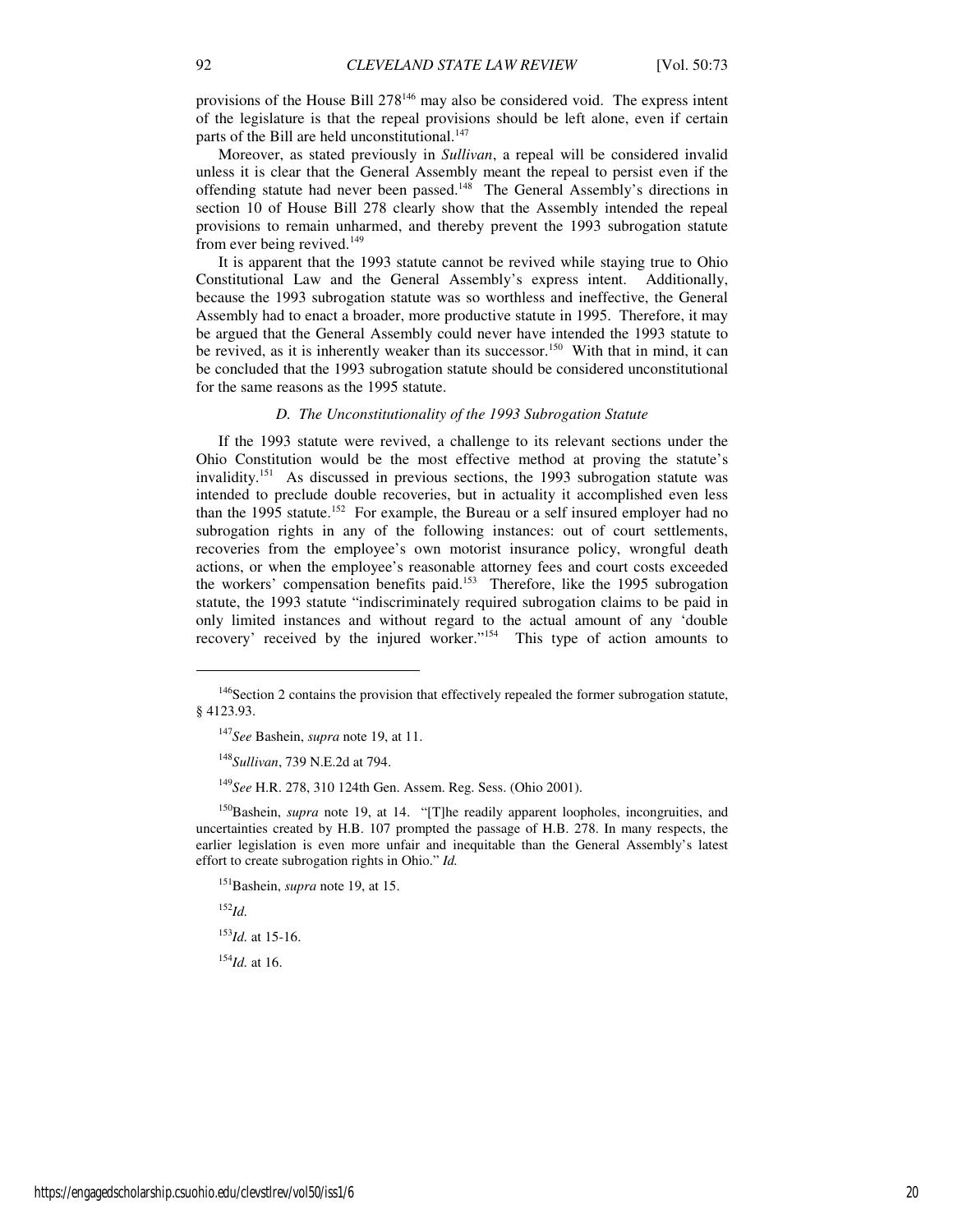prohibited taking, which is against the constitutional ideals of private property due process.<sup>155</sup>

In ruling the 1995 statute unconstitutional, the Supreme Court of Ohio found serious equal protection problems in the 1995 statute's differing treatment of claimants who decide to settle their claims and those who try their claims in court.<sup>156</sup> Similarly, by discriminating between claimants in the different instances mentioned above, the 1993 subrogation statute violated a claimant's equal protection rights in an intensified offensive manner.<sup>157</sup> This statute cannot satisfy the high equal protection standards that the *Holeton* decision promoted.<sup>158</sup> When the 1993 statute is held to the analysis of *Holeton*, it becomes apparent that this statute is inherently flawed and it should not be revived.<sup>159</sup>

The *Holeton* decision effectively gutted Ohio's subrogation statute of any type of subrogation power, leaving only worthless definitions.<sup>160</sup> Additionally, as a result of the preceding arguments, it is readily apparent that the 1993 statute should remain repealed indefinitely.<sup>161</sup> Therefore, Ohio is currently in a position similar to what it was in before subrogation rights existed in Ohio.<sup>162</sup> However, the difference lies in the fact that the Bureau and self-insured employers have been unjustifiably collecting subrogation funds from claimants for several years under a subrogation statute that has been held to be unconstitutional and is therefore non-existent.<sup>163</sup> Under this premise, it seems proper that the Bureau should be forced to refund all funds improperly taken under an unconstitutional subrogation statute.

#### VI. THE FINAL STEPS: REFUND OF SUBROGATION PAYMENTS AND A NEW SUBROGATION STATUTE

The Bureau and self-insured employers enjoyed the luxury of collecting over fifty million dollars from the injured workers of Ohio since 1995.<sup>164</sup> These monies were taken regardless of whether a double recovery actually occurred and in apparent confliction with the Ohio Constitution. Now they're being unjustly retained. The Bureau should be required to repay these monies that were unconstitutionally taken. Only then can the state of Ohio move into the future and create a new subrogation statute that is both fair to the injured worker and keeps the subrogation rights of the Bureau in mind.

 $^{155}$ *Id.* 

j

<sup>157</sup>*See* Bashein, *supra* note 19, at 17.

<sup>158</sup>*Id.*

<sup>159</sup>*Id.*

<sup>160</sup>Rhonda Gail Davis, The Aftermath of Holeton v. Crouse Cartage Company: The Status of Workers Compensation Subrogation, at 4 (Aug. 9, 2001) (unpublished).

<sup>161</sup>*See supra* Sections V.B, V.C, V.D.

<sup>162</sup>Bashein, *supra* note 19, at 13.

<sup>163</sup>*Id.* at 17.

<sup>164</sup>*See infra* text accompanying note 166.

<sup>156</sup>Bashein, *supra* note 19, at 16. *See also*, *Holeton*, 748 N.E.2d at 1130.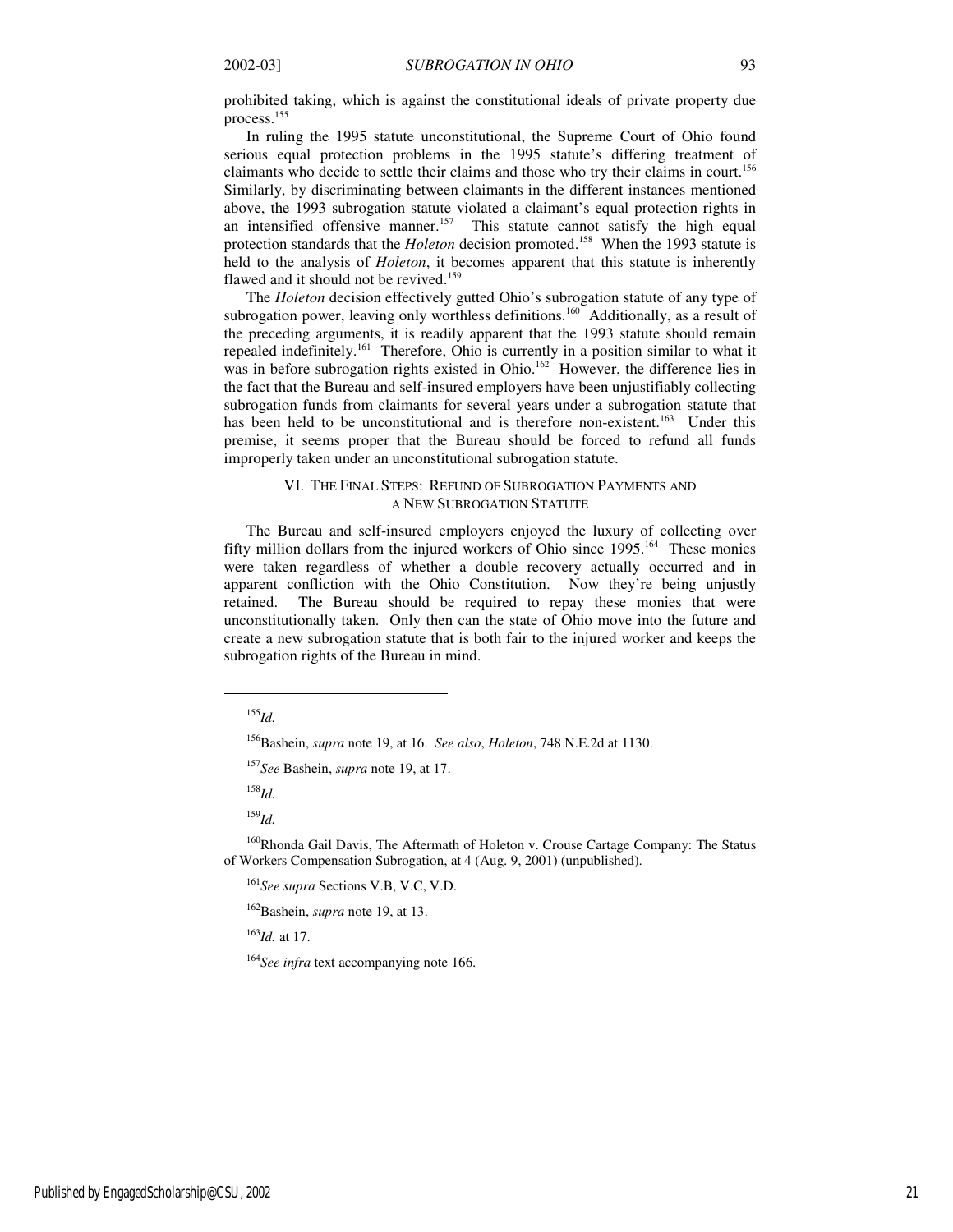This section begins with an introduction as to the Bureau's position on refunding subrogation payments, and the main argument that is being asserted in a pending class action lawsuit dealing with the matter, *Santos v. Bureau of Workers Compensation.*<sup>165</sup> This section asserts that the court of common pleas is the correct court to grant this type of equitable relief, and specific cases will be examined that provide the remedy sought in this class action.<sup>166</sup> Moreover, this section asserts that a total refund of subrogated funds is appropriate under an equitable principle of restitution.<sup>167</sup> This section concludes with a discussion as to the creation of a new subrogation statute in Ohio.<sup>168</sup>

#### *A. The Bureau's Position on Refund of Subrogation Payments*

Although the Bureau has collected approximately fifty million dollars from injured Ohio citizens based upon an unconstitutional subrogation statute, the Bureau has made no move to refund any of the money.<sup>169</sup> Moreover, even in light of the *Holeton* decision, the Bureau has not stated that it will cease and desist all subrogation activities throughout the state of Ohio in all circumstances.<sup>170</sup> Additionally, the Bureau did not indicate it would refund the monies it had unlawfully taken from injured workers through application of an unconstitutional subrogation statute.<sup>171</sup>

#### *B. The Class Action Lawsuit*

This firm position maintained by the Bureau is currently being attacked in a class action lawsuit, *Santos v. Bureau of Workers Compensation,* pending in the Eighth District Court of Appeals.<sup>172</sup> The attorneys for the class  $173$  are arguing that the state of Ohio should be *enjoined* from asserting any subrogation rights under the now unconstitutional statute.<sup>174</sup> Additionally, the Bureau should be responsible for

<sup>168</sup>*See infra* Section VI.D.

<sup>169</sup>Brief of Plaintiff-Appellees, Angel L. Santos, et al., at 1,9, Santos v. Bureau of Workers' Comp. (Ohio Ct. App. filed July 13, 2001) (No. 80353).

<sup>170</sup>*Id.* at 2.

<sup>171</sup>*Id.*

 $\overline{a}$ 

 $172$ No. 80535 (Ohio Ct. App. filed July 13, 2001). This class action lawsuit is being brought by Craig Bashein and Paul Flowers (among others), whose unpublished seminar materials provided a great deal of information used to construct this Note.

 $173$ The protected classes are "[a]ll workers who have established, or are in the process of establishing, intentional tort claims against their employers where subrogation rights have been or are being asserted under R.C. 4123.931 with respect to any civil recovery secured from the tortfeasor" and "[a]ll workers who are or have been subject to subrogation claims, other than those based on intentional tort claims, asserted by authority of R.C. 4123.931." Brief of Plaintiff-Appellees, Angel L. Santos, et al., at 3, *Santos* (No. 80353).

<sup>174</sup>Bashein, *supra* note 19, at 19.

<sup>165</sup>*See infra* text accompanying note 169-72.

<sup>166</sup>*See infra* Section VI.B.

<sup>167</sup>*See infra* Section VI.C.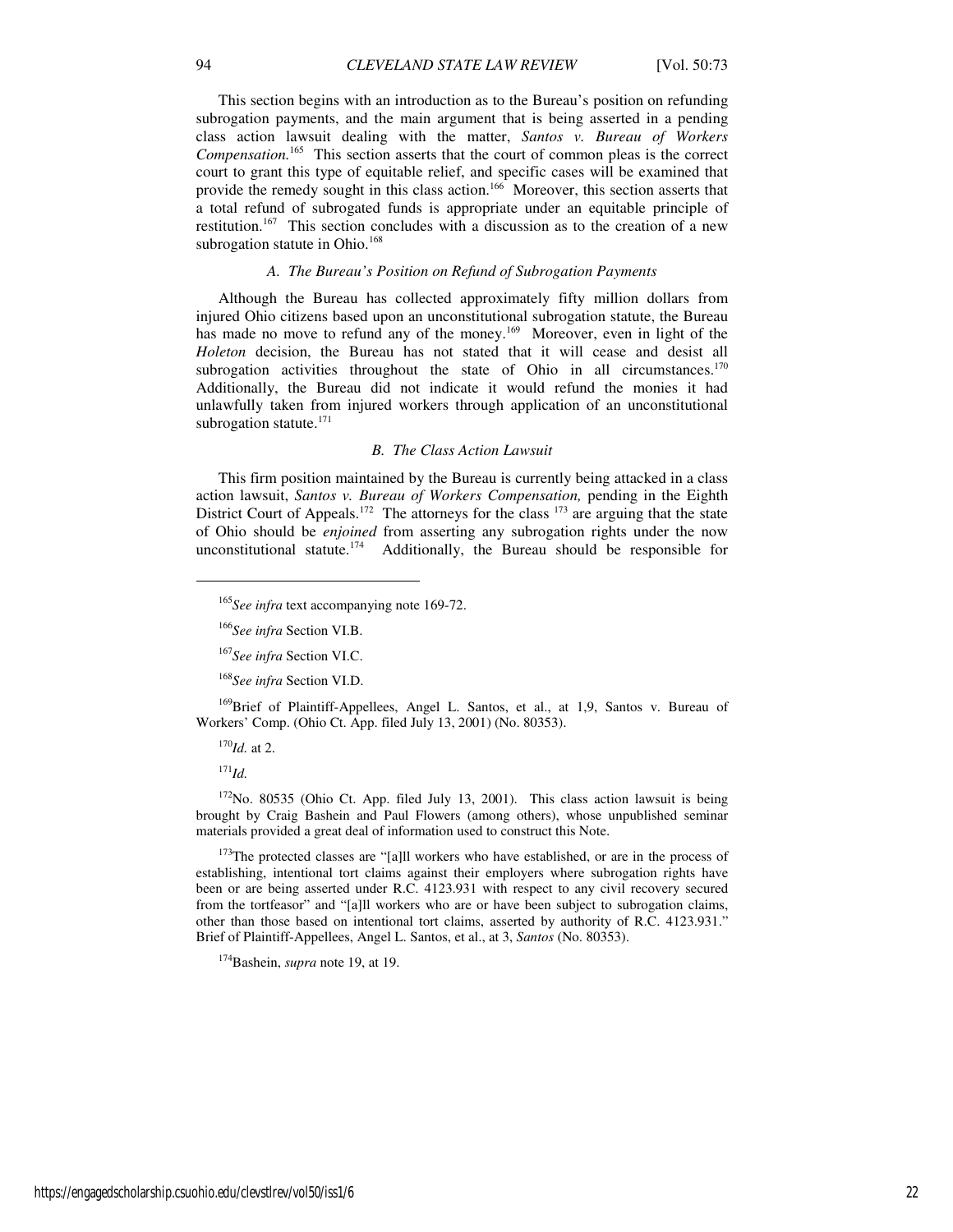*refunding* all payments received as a result of the improper application of the section 4123.931.<sup>175</sup>

Therefore, a decision was made in the *Santos* class action lawsuit to file in the court of common pleas. To undertand why suit was filed in the court of common pleas, it is extremely important to clarify that the class action complaint contains **no**  *request for monetary damages* against the Bureau.<sup>176</sup> The complaint asserts "the government is obtaining these monies unlawfully pursuant to an unconstitutional statute, and seeks an *equitable order* requiring the government to disgorge the money it obtained . . . such a case is not a claim for legal damages, but for equitable relief."<sup>177</sup> The Plaintiffs in this class action correctly argue that the court of common pleas has the authority to issue equitable, injunctive, and declaratory relief against state agencies.<sup>178</sup> This conclusion becomes valid by examining Ohio Revised Code section  $2743.039(A)(2)^{179}$  and judicial decisions which offer guidance, and more importantly, precedence.

This position that the court of common pleas has the authority to issue equitable, injunctive, and declaratory relief against state agencies is strengthened in recent Ohio Court of Appeals decision.<sup>180</sup> In *Judy*, the court of appeals held that claims for injunctive relief and simple reimbursement of improperly assessed fees against the Bureau of Motor Vehicles are not money damages.<sup>181</sup> Additionally, the court ruled that the claims were within the exception provided for in Ohio Revised Code section  $2743.03(A)(2)$ , and that the court of common pleas had the authority to hear the case.<sup>182</sup> This type of injunctive and equitable relief in the form of simple reimbursement was the appropriate remedy in this decision.<sup>183</sup> Moreover, it is apparent that Ohio courts have often ruled for plaintiffs in equitable, injunctive, and declaratory relief claims against state agencies, usually resulting in a refund of monies impermissibly taken by that agency.<sup>184</sup> The following two cases not only

<sup>175</sup>*Id.*

1

<sup>176</sup>Brief of Plaintiff-Appellees (No. 80353).

<sup>177</sup>*Id.* (emphasis added). Accordingly, the court in *Ohio Hosp. Assn*. noted that "[t]he reimbursement of monies withheld pursuant to an invalid administrative rule is equitable relief, not money damages, and is consequently not barred by sovereign immunity [because the State has previously consented to be sued on such matters]" *Id.* (citing Ohio Hosp. Assn. v. Ohio Dept. of Human Services, 579 N.E.2d 695, 699 (Ohio 1991)).

<sup>178</sup>Brief of Plaintiff-Appellees, at 8, *Santos* (No. 80353)

<sup>179</sup>This provision of the Revised Code allows another Court of original jurisdiction (other than the Court of Claims) to hear and determine a civil action in which the sole relief that the claimant seeks against the state is a declaratory judgment, injunctive relief, or other equitable relief. OHIO REV. CODE ANN. § 2743.039(A)(2) (Anderson 2001).

<sup>180</sup>Judy v. State of Ohio, No. L-01-1200, 2001 Ohio Ct. App. LEXIS 5978 at \*2 (Ohio Ct. App. 6th Dist. Dec. 31, 2001), *cert. granted*, Judy v. Ohio Bureau of Motor Vehicles, 769 N.E.2d 395 (Ohio 2002).

<sup>181</sup>*Id.*

<sup>182</sup>*Id.*

<sup>183</sup>*See generally* Brief of Plaintiff-Appellees, at 15, *Santos* (No. 80353).

<sup>184</sup>*See id.*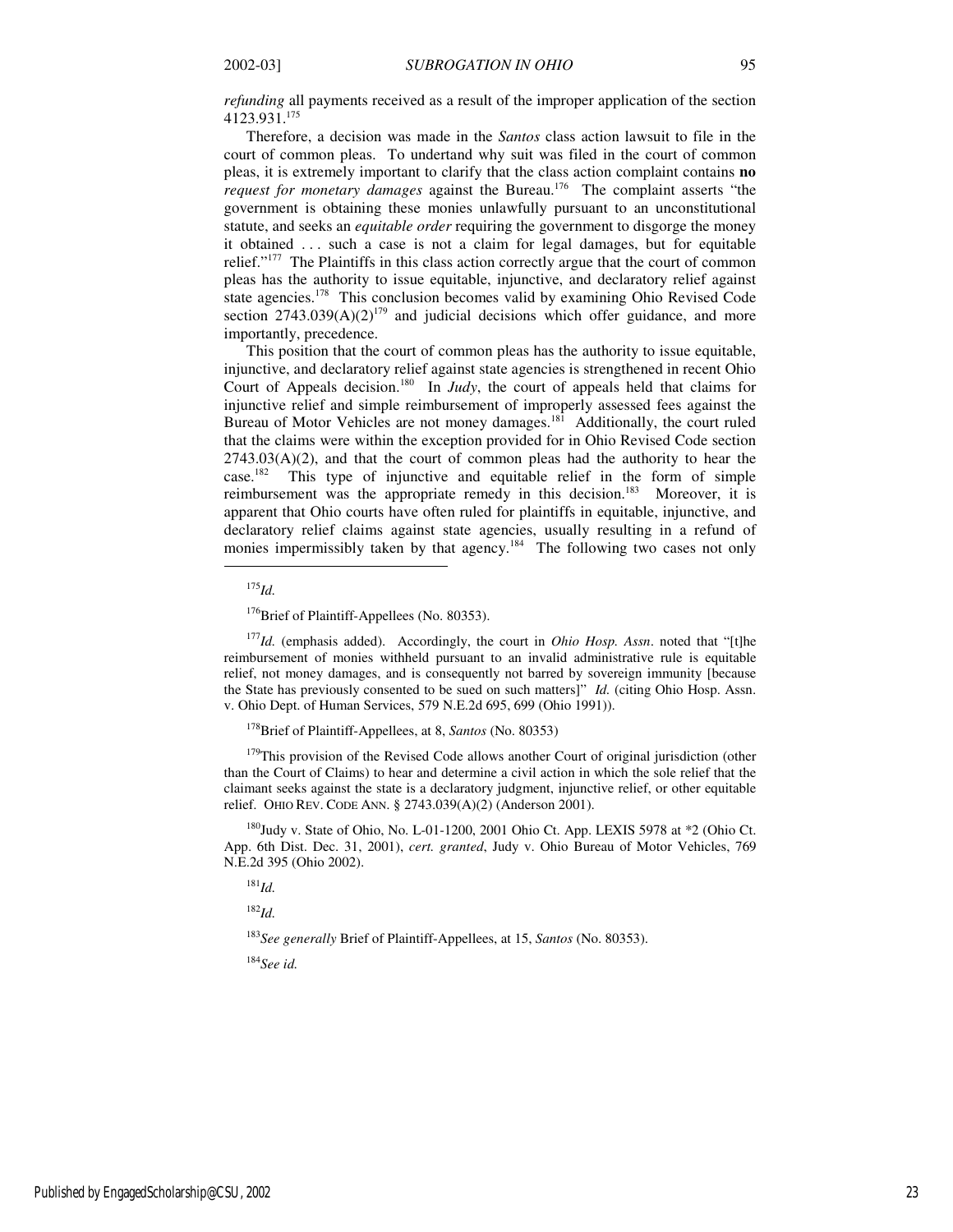supplement the ideas laid out above, but also show that in this specific circumstance, refund of subrogation payments is a plausible and correct measure to take.

In *Ohio Hospital Ass'n v. Ohio Dep't of Human Services*, <sup>185</sup> several hospitals sought an injunction and monetary relief from the Ohio Department of Human Services stemming from Human Services' adoption of an administrative rule reducing Medicaid reimbursements, which the court ruled violated Title XIX of the Social Security Act.<sup>186</sup> The Supreme Court of Ohio explained that the claim for reimbursement of monies was one for equitable relief rather than money damages, explaining that damages are given to a plaintiff to substitute for a loss, whereas equitable relief is given to give a plaintiff that which he is entitled to.<sup>187</sup> Therefore, the court held that Human Services was not immune from money damages, and awarded relief in this circumstance.<sup>188</sup>

Likewise, in *Henley Health Care v. Ohio Bureau of Workers' Comp.*,<sup>189</sup> a health care provider brought action against the Bureau for monetary relief stemming from the Bureau's withholding of payments due to the provider for supplies given to workers' compensation claimants.<sup>190</sup> The Bureau withheld the payments because the provider allegedly broke certain rules.<sup>191</sup> Those rules were later found to be invalid because they were properly promulgated under Chapter 119 of the Revised Code.<sup>192</sup> The court noted that the claims were truly equitable in nature, and the common pleas court would have jurisdiction.<sup>193</sup> Therefore, the provider was permitted to seek reimbursement because they were entitled to the funds that were being withheld.<sup>194</sup>

Like the plaintiffs in the preceding cases, injured workers in Ohio have had funds taken from them under a statute that has been decisively ruled unconstitutional by the highest court in the state. The ruling in *Holeton* has made it perfectly clear that the Bureau has taken that which it had absolutely no right to take.<sup>195</sup> Therefore, in light of statutory law and specific cases discussed above, the injured workers of Ohio are entitled to the over fifty million dollars that is owed to them. The class action lawsuit should succeed for the reasons stated above, *but more importantly*, the injured workers of Ohio are entitled to refund of their money under an equitable theory of restitution.<sup>196</sup>

1

<sup>187</sup>*Id.* at 700.

<sup>188</sup>*Id.* at 701.

<sup>189</sup>No. 94APE08-1216, 1995 WL 92101 at \*1 (Ohio Ct. App. 10th Dist. Feb. 23, 1995).

<sup>190</sup>*Id.*

<sup>191</sup>*Id.*

<sup>192</sup>*Id.*

<sup>193</sup>*Id.* at \*2.

<sup>194</sup>*Henley, Health Care*, 1995 WL 92101 at \*4.

<sup>195</sup>*See generally Holeton*, 748 N.E.2d at 1111.

<sup>196</sup>Bashein, *supra* note 19, at 20.

<sup>185</sup>579 N.E.2d 695, 695 (Ohio 1991).

<sup>186</sup>*Id*. at 695.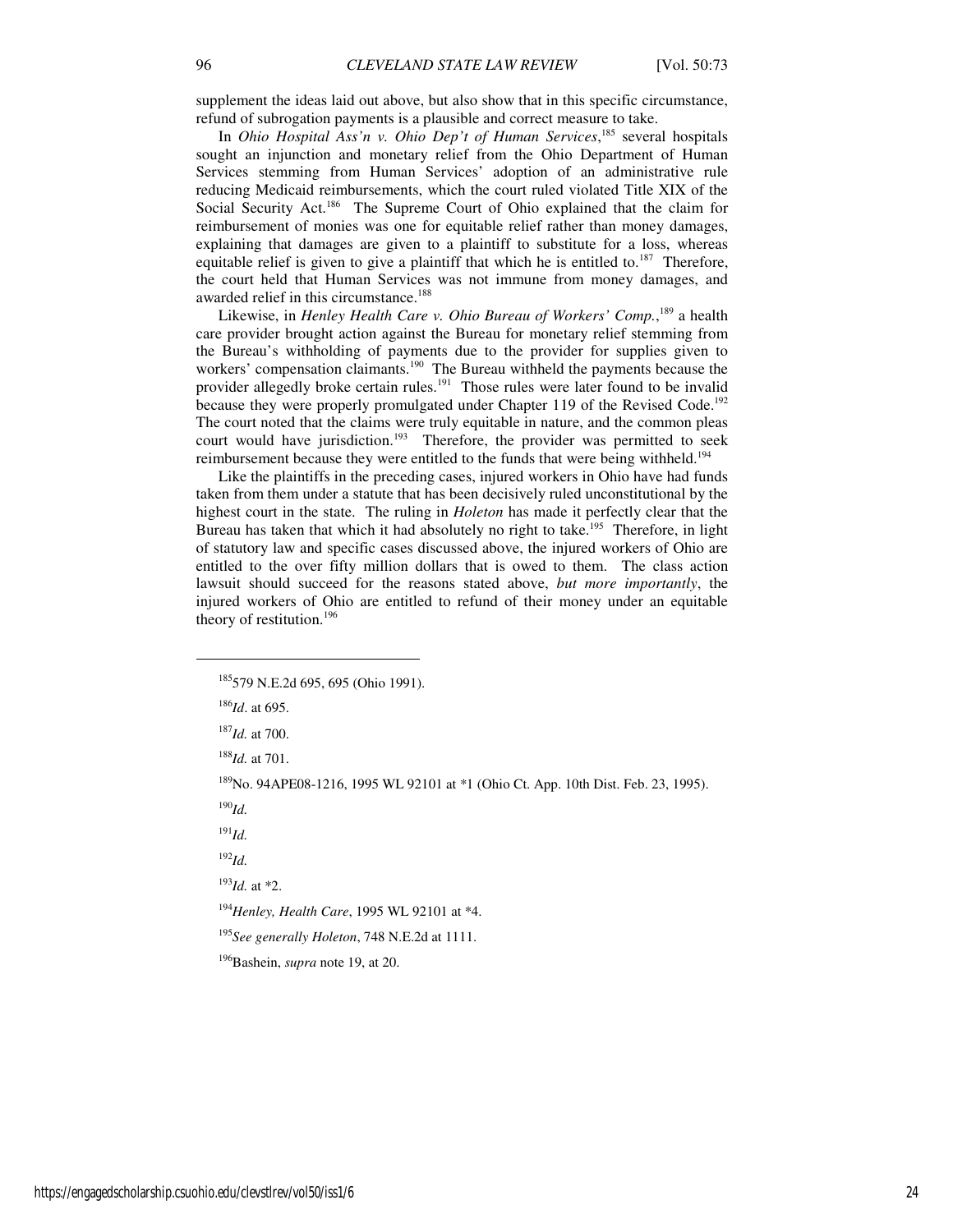#### *C. An Equitable Theory of Restitution*

Injunctive and equitable relief in the form of reimbursement is an appropriate remedy under the equitable theory of restitution.<sup>197</sup> Therefore, under this common law principle, the injured workers of Ohio have a solid argument for refund of their money. In current law, a principle of restitution is closely associated with the idea that one ought to pay for a benefit that is unjustly retained.<sup>198</sup> As noted by the Ohio Eighth District Court of Appeals in, "[r]estitution is an equitable remedy used to make an injured party whole. At the core of the law of restitution is the principle that a person who has been unjustly enriched at the expense of another is required to make restitution to the other ...."<sup>199</sup> Therefore, it follows that if a government agency withholds funds that it was never entitled to, the agency is unjustly enriched and the common law demands restitution. It is quite apparent here that the Bureau has been unjustly enriched at the expense of the injured workers of Ohio.<sup>200</sup>

In the circumstance at hand, the Bureau refuses to refund all subrogation funds it has collected under the authority of an unconstitutional statute. A principle of restitution requires that these injured workers be made whole, and this entails a full refund of the millions of dollars impermissibly and unfairly taken from them by the Bureau.<sup>201</sup> It is perfectly clear that restitution is an appropriate and necessary action in this case, and until the refund of all subrogated monies occurs, the state of Ohio is still allowing an unconstitutional statute to hold some remnants of power.

#### *D. Formulating a New Subrogation Statute*

Ohio has never had the benefit of a strong subrogation statute that prevents double recoveries and protects the rights of the injured worker and the statutory subrogee. The subrogation statutes failed because there was not a fair balance of power between the parties, and the methodology that the statutes employed was flawed in many instances. In creating a new statute, Ohio needs to examine alternative methods to achieving the goal of subrogation. This can be done by examining the offensive portions of the 1995 statute, and looking to other state subrogation statutes for guidance.

The *Holeton* decision and its various implications effectively left Ohio as the only state without a valid subrogation statute.<sup>202</sup> The Ohio General Assembly, however, has begun work on a new subrogation statute that should surface sometime in the upcoming year. $203$  In an interesting and surprising move, the General Assembly has enlisted the help of both the Bureau and various plaintiff attorneys in

j

<sup>201</sup>*See id.* 

<sup>197</sup>*Id.*

<sup>&</sup>lt;sup>198</sup>KASTELY, ET AL. CONTRACTING LAW, 93 (2nd ed. 2000).

<sup>&</sup>lt;sup>199</sup>Bashein, *supra* note 19, at 20 (citing Colangelo v. Cahelmara, No. 57581, 1990 W.L. 180653 at \*4 (Ohio Ct. App. 8th Dist. Nov. 21, 1990)).

<sup>200</sup>Bashein, *supra* note 19, at 20.

<sup>&</sup>lt;sup>202</sup>Stephen S. Mazzei, How will the Legislature Respond? Subrogation Around the Country, at 1 (August 9, 2001) (unpublished).

<sup>203</sup>*See* Stocker, *supra* note 128.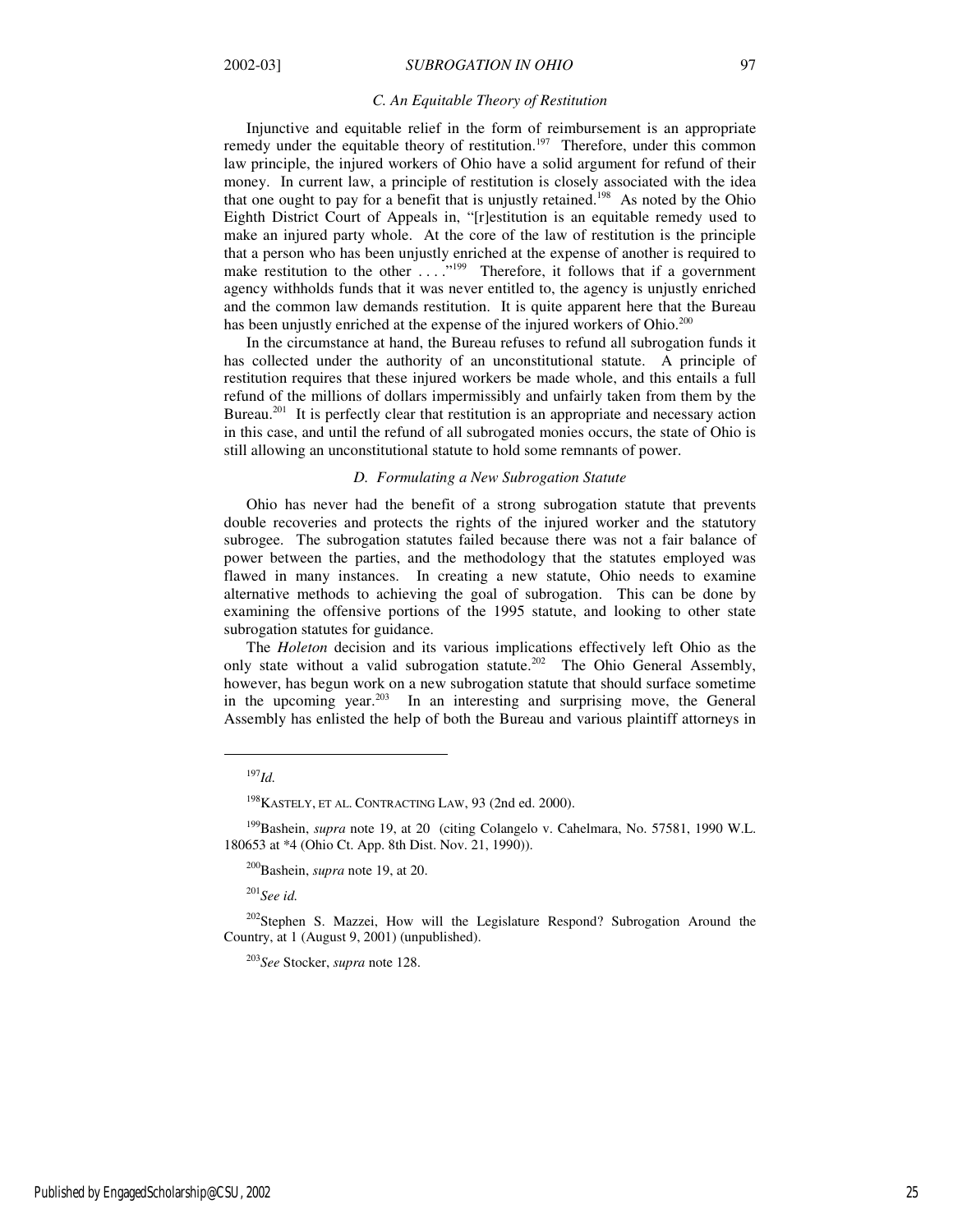order to formulate a workable statute that is fair to both sides, and presents few complications and little conflict between parties. In mounting the difficult task of making Ohio's new subrogation statute work effectively, it is important that the General Assembly begin by looking to other state subrogation statutes for statutory guidance. In actuality, they need look no further than Pennsylvania for a subrogation model that works well and poses no threat to the injured worker's constitutional rights. The Pennsylvania subrogation statute is examined below, in light of the unconstitutional provisions that doomed the 1995 statute.

The "estimated future values of compensation" provision in Ohio's subrogation allowed the Bureau to collect additional monies from the injured workers' settlement or judgment based on a estimate of what the Bureau would probably have to pay the injured worker in the future benefits.<sup>204</sup> This provision caused great controversy, and was eventually deemed unconstitutional due to the many circumstances where the Bureau would take more than it was actually entitled to.<sup>205</sup> Although Ohio's method of providing the Bureau with future compensation was deemed unconstitutional, the majority of state subrogation statutes *do* allow an employer to sustain a valid subrogation claim for the actuarial future of additional compensation and benefits.<sup>206</sup> Only a minority of states limit subrogation claims to the actual amounts paid, without taking estimated future values of compensation into consideration.<sup>207</sup> Therefore, the General Assembly cannot simply ignore the statutory subrogee's right to future values of compensation while creating the new statute. Future values of compensation need to be included in Ohio's subrogation statute in a way that is fully constitutional (i.e., not amounting to a taking in any given situation). This can be accomplished by creating an appropriate methodology, which all relative parties can agree on, to which future interests may be decided.<sup>208</sup> One such method that could easily work to solve the problem of estimated future values in Ohio is embedded in Pennsylvania's statutory subrogation scheme.<sup>209</sup>

Section 319 of the Pennsylvania Workers' Compensation Act<sup>210</sup> states that "[a]ny recovery against such third person in excess of the compensation theretofore paid by the employer shall be paid forthwith to the employee . . . and shall be treated as an advance payment by the employer on account of any future installments of compensation."<sup>211</sup> The Supreme Court of Pennsylvania elaborated on this provision of the subrogation statute in *P&R Welding & Fabricating v. Workmen's Comp. Appeal Bd*. 212

<sup>206</sup>*Id.*

1

<sup>207</sup>*Id.*

<sup>208</sup>*Id.* at 3.

<sup>209</sup>*See* 77 PA. CONS. STAT. § 671 (2001).

<sup>210</sup>*Id.*

<sup>211</sup>*Id.* (emphasis added).

<sup>212</sup>701 A.2d 560 (Pa. 1997).

<sup>204</sup>*See supra* text accompanying notes 67-72.

<sup>205</sup>*See supra* text accompanying notes 77-81.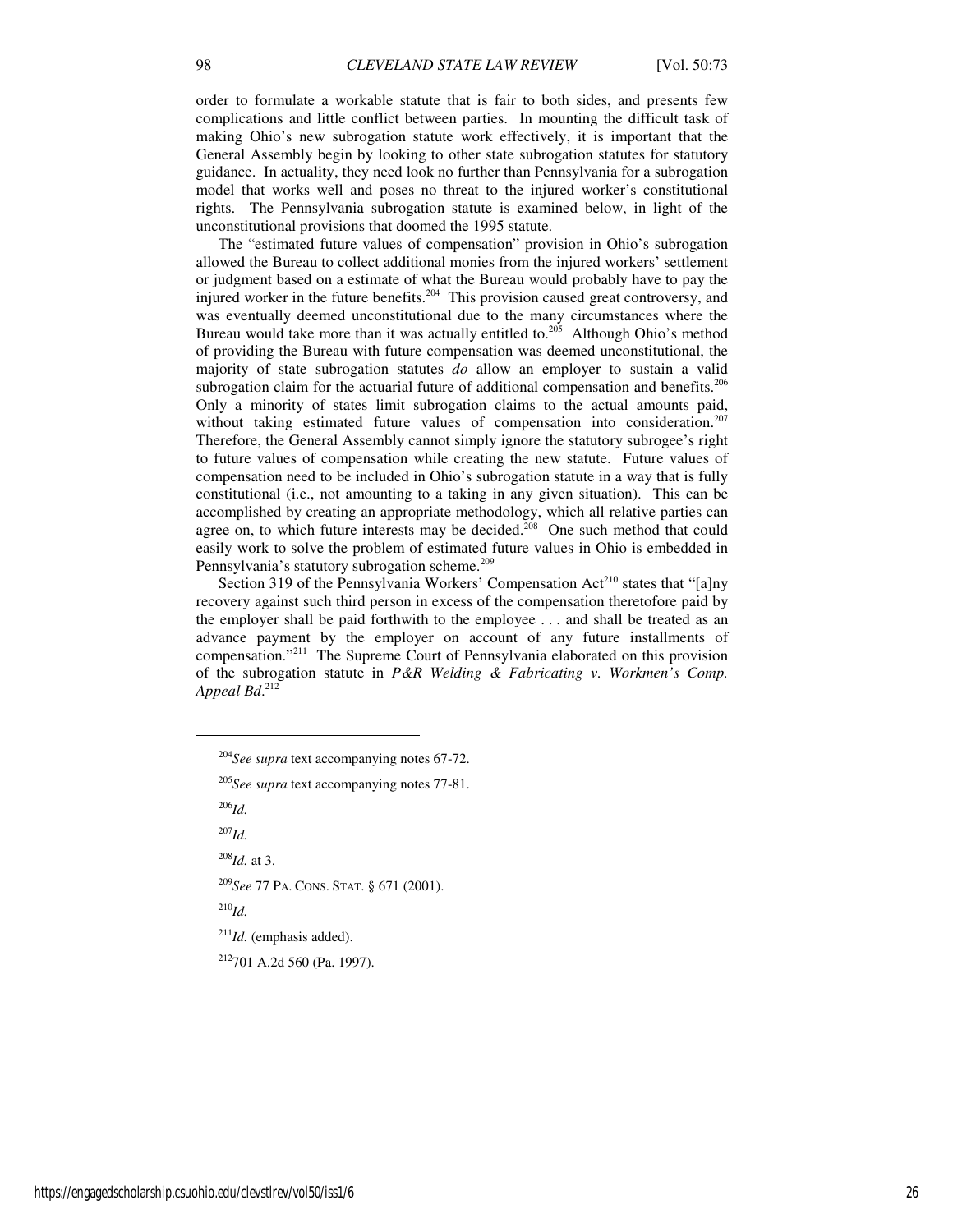In *P&R Welding*, the court explained that a gross method should be used when determining an employer's subrogation rights and liabilities in a third-party settlement.<sup>213</sup> Under this method, "any balance of recovery [the amount available for future credits] is determined by deducting the employer's accrued lien [monies which the employer has paid out in benefits to the injured worker] from the total recovery.<sup>214</sup> Then, "[t] the balance of recovery is ... divided by the weekly Then, "[t]he balance of recovery is  $\ldots$  divided by the weekly compensation rate being paid to the workers' compensation claimant in order to arrive at what is known as a 'grace period.'"<sup>215</sup> The grace period is simply the actual number of weeks *in the future* for which the employer *does not have to pay*  claimant's workers' compensation benefits.<sup>216</sup> Basically, whatever the claimant recovers in excess of what is owed to the employer goes directly to the future workers' compensation benefits that the claimant is entitled to receive, by way of a "credit system." This somewhat confusing method can be simply illustrated by the facts in *P&G Welding.* The claimant recovered \$165,000 from the third-party tortfeasor.<sup>217</sup> The money owed to the subrogee, or the "accrued lien," totaled  $$117,167.25<sup>218</sup>$  The difference, or "balance of recovery" is, therefore, \$47,832.74.<sup>219</sup> This balance is divided by the weekly compensation rate, and the grace period comes out to 142 weeks.<sup>220</sup> The Bureau does not have to pay the claimant for 142 weeks, due to the \$42,832.74 obtained in settlement with the third-party.<sup>221</sup>

This subrogation method prevents a double recovery by the claimant, makes the statutory subrogee whole, and achieves the notion of "future compensation" without ever having to calculate an estimate. Therefore, if this "credit" method was implemented in Ohio, there would be no chance of a prohibited taking occurring, and the statute might actually fly under the "constitutional radar." In the Pennsylvania statute's simplicity, the purpose of subrogation is accomplished, and each party benefits equally. Likewise, this statute provides insight as to the problem *Holeton*  found in discriminating between settlements and judgments.

<sup>215</sup>*Id.*

1

<sup>216</sup>*Id.* It is also important to note how attorney fees and costs are repaid to the claimant under Pennsylvania's subrogation statute. Upon the claimant's repayment of the accrued lien to the employer, the employer must immediately reimburse the claimant's share of attorney fees and costs in recovering that amount. Additionally, the remaining proportion of legal fees that can be attributed to the "balance of recovery" are paid back to the claimant on a pro-rata basis for each individual week that the employer does not have to make workers' compensation payments, i.e., during the employer's "grace period." This method can easily be instituted in Ohio if Pennsylvania's subrogation method would be statutorily adopted. *Id.* 

<sup>218</sup>*Id.*

<sup>219</sup>*P&R Welding*, 701 A.2d at 563.

<sup>220</sup>*Id.*

<sup>221</sup>*Id.*

<sup>213</sup>*Id.* at 565; *see also* Darr Construction Co. v. Workmen's Compensation Appeal Board, 715 A.2d 1075 (Pa. 1998).

<sup>214</sup>*P&R Welding*, 701 A.2d at 563.

<sup>217</sup> *Id.*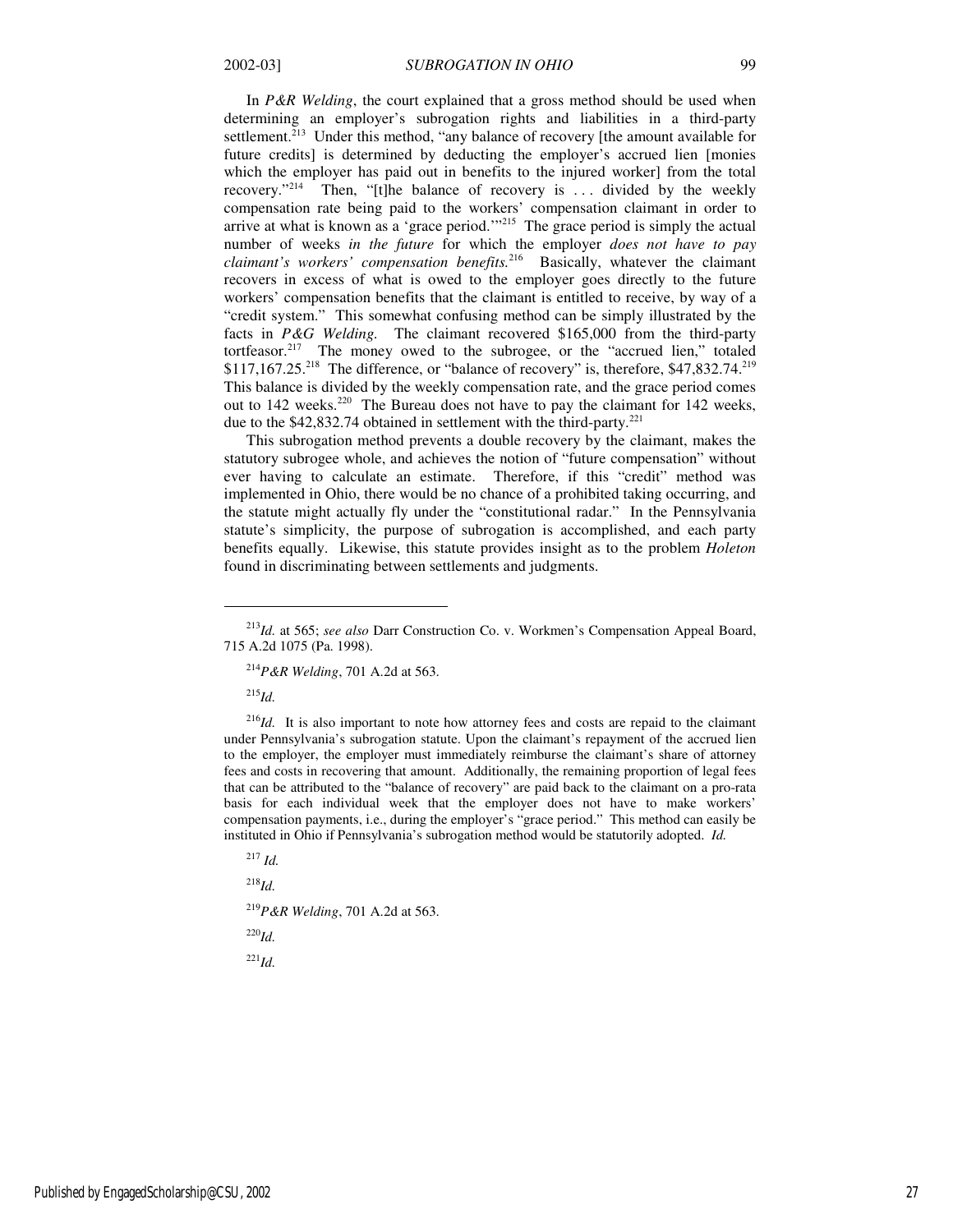Ohio's subrogation statute also treated claimants who settled their claims differently from those who tried their claims.<sup>222</sup> Interestingly, every other state's subrogation statutes treat agreed upon settlements exactly the same as court judgments.<sup>223</sup> Therefore, it is important that the language of Ohio's new statute allow for relevant damages to be characterized in both settlements and judgments. $^{224}$ Under Pennsylvania's subrogation statute, there is no provision that may be construed as creating a difference between settlements and judgments.<sup>225</sup> Pennsylvania recognizes that a statutory subrogee cannot touch damages which stem from pain and suffering or loss of consortium, and compensation for these damages may be negotiated through settlement procedures in lieu of trial.<sup>226</sup> In either circumstance, damages are always classified to see which represent monies paid pursuant to a workers' compensation program and those that do not.

In this context, the biggest fear that the Bureau has is that they will be excluded from settlement proceedings, and therefore be unable to understand how damages were classified. To remedy this situation, it is important that Ohio's new statute require both the employee's and the subrogee's signature on a settlement agreement, consider settlements made without the subrogee's knowledge void, and permit the employee and subrogee to agree to terms other than those expressly provided in the statute.<sup>227</sup> With these provisions intact, settlements and judgments may be treated the same, damages will always be classified, and the injured worker's constitutional due process rights will not be violated.

Solving the major problems inherent in the 1995 subrogation statute will be the first steps for the General Assembly, in addition to making sure that each aspect of a new subrogation statute is constitutionally sound. With subrogation statutes like Pennsylvania's in mind, a new and stronger method for achieving the purpose of subrogation can be implemented. As advocates from all respective parties work on a new statute, it is hopeful that Ohio's new subrogation statute remains a statutory staple for years to come. With a new statute, the tumultuous history of workers' compensation subrogation in Ohio may give rise to a new era.

#### VII. CONCLUSION

The state of subrogation rights in Ohio has been on thin ice from the very beginning. The early absence of an Ohio statute that would effectively subrogate the employer to the employee's claim against a third party created confusion and

 $^{224}$ *Id.* at 4.

1

<sup>225</sup>*See* 77 PA. CONS. STAT. § 671 (2001).

<sup>226</sup>*See* Darr Constr. Co. v. Workmen's Comp. Appeal Bd., 715 A.2d 1075, 1079-80 (Pa. 1998). However, the Court also noted that "[w]e recognize that a potential for abuse exists in the structuring of loss of consortium settlements between a claimant and a third party tortfeasor due to the lack of participation by the employer in the proceeding. Fear of abuse, however, is an impermissible basis upon which to require the forfeiture of a spouse's valid recovery. In the event a settlement is unreasonably apportioned, an employer may always seek recourse in the court of common pleas." *Id.* at 1081.

<sup>227</sup>Mazzei, *supra* note 203, at 3.

<sup>222</sup>*See supra* text accompanying note 73-81.

<sup>223</sup>*See* Mazzei, *supra* note 203, at 3.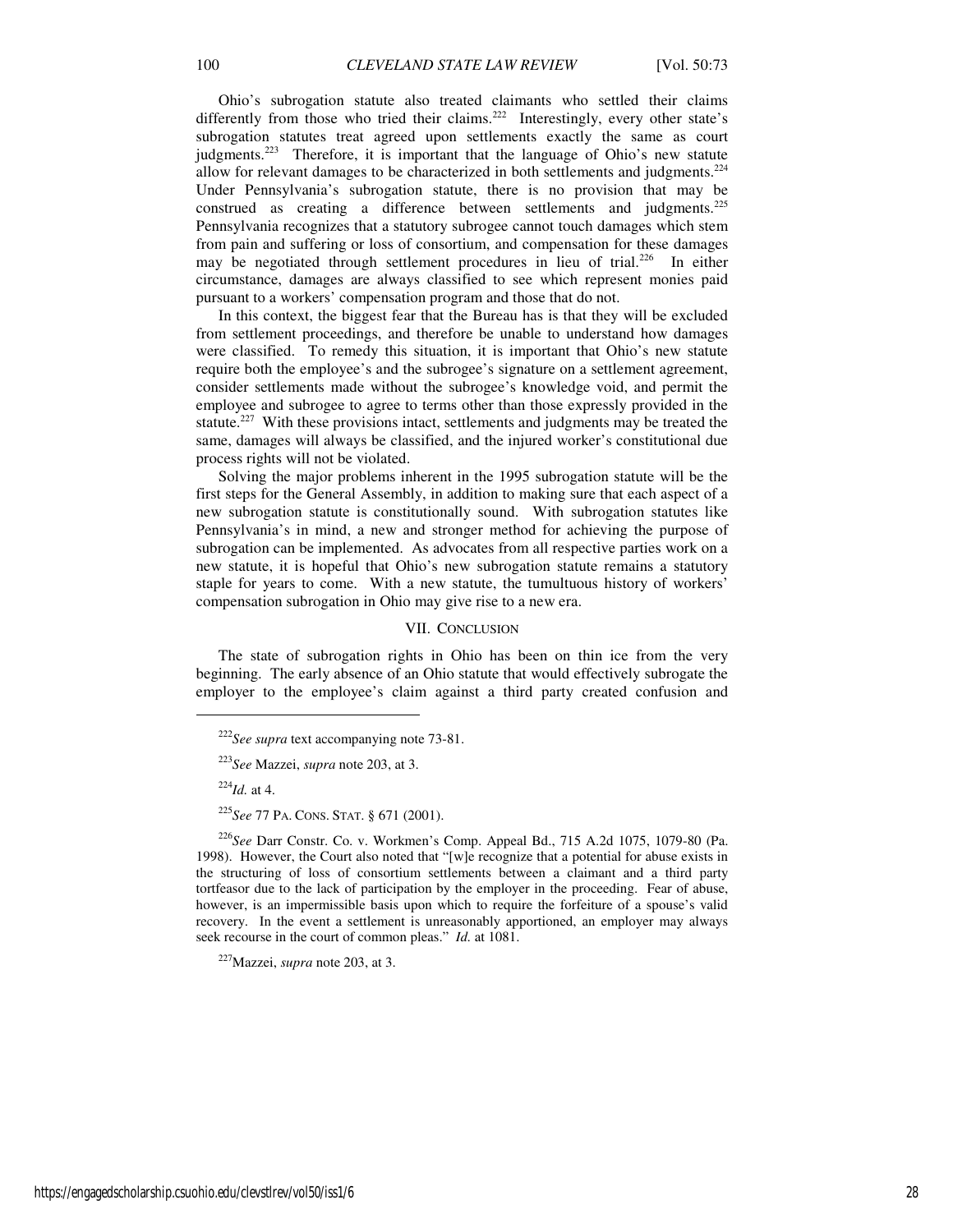disruption between the courts.<sup>228</sup> Moreover, the 1993 subrogation statute was simply a worthless disaster, as it indiscriminately required subrogation claims to be paid in only limited instances and without regard to the actual amount of any double recovery received by the injured worker.  $229$ 

The Supreme Court of Ohio's decision in *Holeton* effectively perpetuated the many hardships that have plagued the history of workers' compensation subrogation in the state of Ohio. However, in disrupting the state of subrogation, the court correctly determined that the 1995 statute violated the constitutional rights of injured workers in Ohio. Additionally, this decision opened the doors for the refund of all subrogation monies collected by the Bureau since 1995. It is important to note that all subrogation payments by the injured workers of Ohio were non-voluntary. The claimants had no choice but to comply with Ohio's subrogation statute, even if it was clear that they were not receiving a double recovery. This injustice needs to be remedied by the Ohio courts.

Very simply, the injured workers of Ohio deserve to have that which was unconstitutionally taken from them returned, and both the basic principles of restitution and case law demand such a remedy.<sup>230</sup> If the Ohio courts fail to refund these monies, the Bureau will be unjustly enriched, and that is inherently unfair.

Before the state of Ohio moves on and develops a more productive and constitutionally sound statute, it is important that the court correct the mistakes the past subrogation statutes have created. The troubles caused by the subrogation statutes cannot be quelled until the injured workers of Ohio are repaid. Once that is done, the General Assembly can justifiably continue creating a new statute, and the state of Ohio can finally put the troublesome workers' compensation subrogation statutes of the past behind them.

#### VIII. EPILOGUE

As promised by the Ohio General Assembly, a new subrogation statute has surfaced since this Note was completed. Signed into power on January 8, 2003, Senate Bill 227 effectively repealed the existing Ohio Revised Code Sections 4123.93 and 4123.931 and implemented a new and improved subrogation statue, 4123.931.<sup>231</sup> The new subrogation statute has eliminated the unconstitutional provisions of the former subrogation statute and created a new formula aimed at achieving a fair and equitable result for both the claimant and statutory subrogee.<sup>232</sup>

Under a careful analysis of the new 4123.931, it appears that the Ohio General Assembly has rectified the major problems inherent in the 1995 statute. Additionally, the new formula seems to be a more specific, stronger and balanced method for achieving the purposes of subrogation. Time will tell if Ohio's new subrogation statute passes constitutional muster and puts an end to the troublesome history of workers' compensation subrogation in Ohio.

 $\overline{a}$ 

<sup>228</sup>*See supra* text accompanying notes 19-29.

<sup>229</sup>*See supra* text accompanying notes 30-40.

<sup>230</sup>*See supra* text accompanying notes 186-96.

<sup>231</sup>*See generally* Ohio Senate Bill No. 227 (2001 Ohio SB 227).

<sup>232</sup>*Id*.